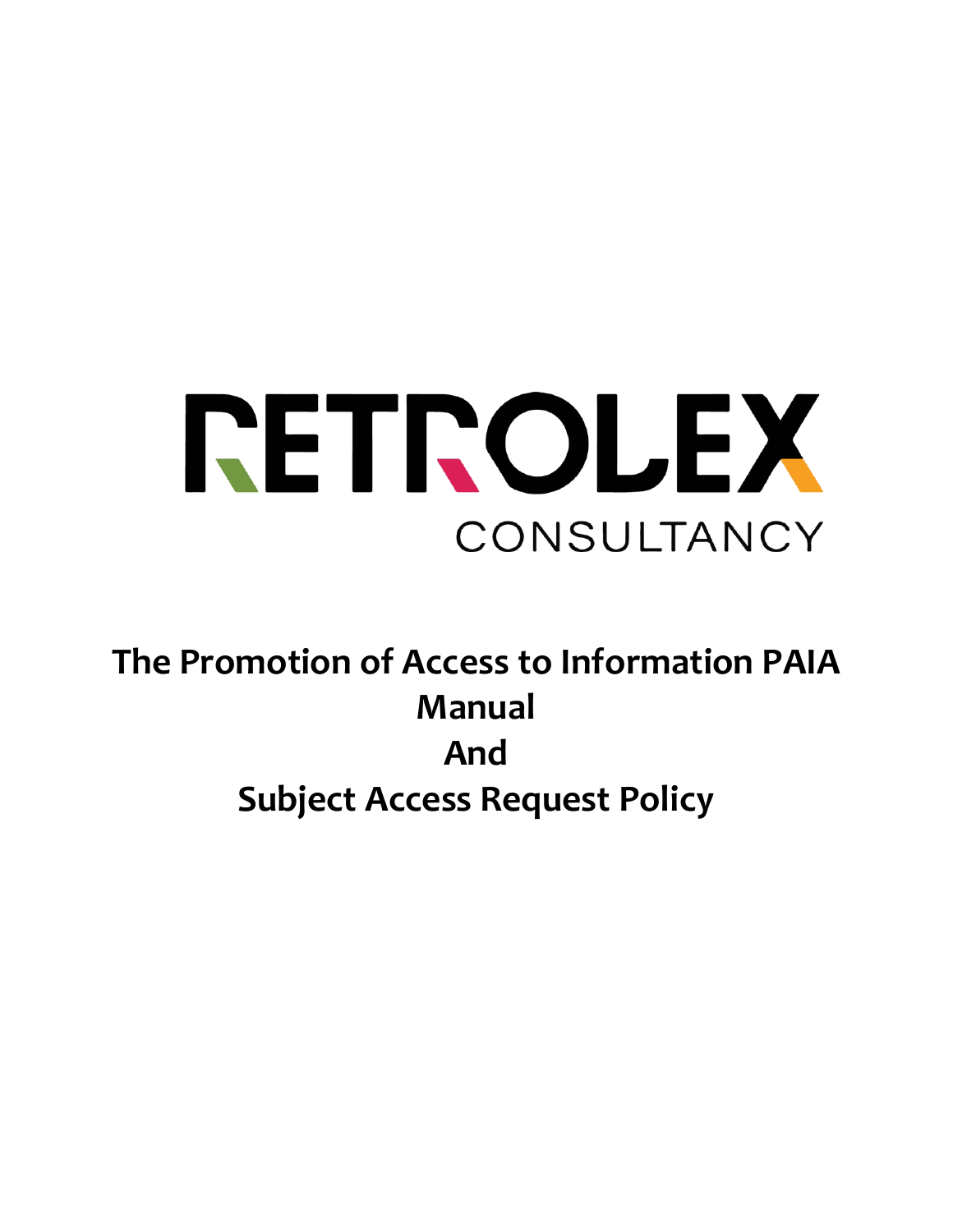#### 1. **PREAMBLE**

The Promotion of Access to Information Act, 2000 ("**PAIA**") came into operation on 9 March 2001. PAIA seeks, among other things, to give effect to the Constitutional right of access to any information held by the State or by any other person where such information is required for the exercise or protection of any right and gives natural and juristic persons the right of access to records held by either a private or public body, subject to certain limitations, in order to enable them to exercise or protect their rights. Where a request is made in terms of PAIA to a private body, that private body must disclose the information if the requester is able to show that the record is required for the exercise or protection of any rights, and provided that no grounds of refusal contained in PAIA are applicable. PAIA sets out the requisite procedural issues attached to information requests.

Section 51 of PAIA obliges private bodies to compile a manual to enable a person to obtain access to information held by such body and stipulates the minimum requirements that the manual has to comply with.

This Manual constitutes RETROLEX CONSULTANCY's PAIA manual. This Manual is compiled in accordance with section 51 of PAIA as amended by the Protection of Personal Information Act, 2013 ("**POPIA**"), which gives effect to everyone's Constitutional right to privacy and largely commenced on 1 July 2020. POPIA promotes the protection of personal information processed by public and private bodies, including certain conditions so as to establish minimum requirements for the processing of personal information. POPIA amends certain provisions of PAIA, balancing the need for access to information RETROLEX CONSULTANCY inset the need to ensure the protection of personal information by providing for the establishment of an Information Regulator to exercise certain powers and perform certain duties and functions in terms of POPIA and PAIA, providing for the issuing of codes of conduct and providing for the rights of persons regarding unsolicited electronic communications and automated decision making in order to regulate the flow of personal information and to provide for matters concerned therewith.

This PAIA manual also includes information on the submission of objections to the processing of personal information and requests to delete or destroy personal information or records thereof in terms of POPIA.

| <b>VERSION</b> | <b>POLICY OWNER</b>         | <b>DATE</b> |
|----------------|-----------------------------|-------------|
|                | <b>RETROLEX CONSULTANCY</b> | March 2022  |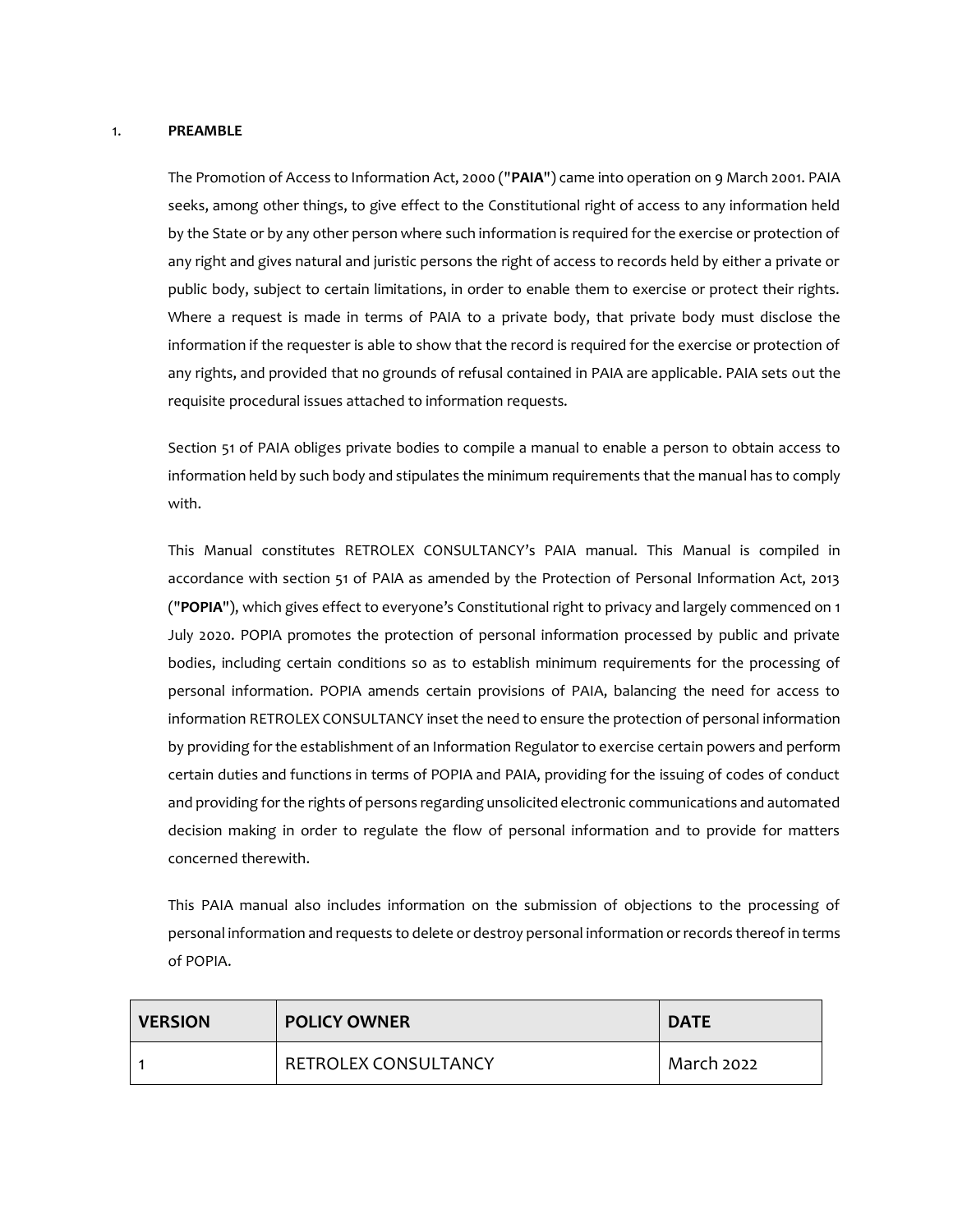#### 2. **ABOUT** RETROLEX CONSULTANCY

Retrolex Consultancy is a 100% Black owned through-the-line agency based in Centurion with a national footprint. Founded in 2008, we've managed to build a diverse client base and grow our expertise as a business. We are a team of over 40 years of collective marketing and brand communication experience, all of which, are well seasoned professionals in Strategic Brand Communications, Creative, Brand activation, Planning, Production, and Management. Ongoing strategic conversations with clients are key, so our leadership team takes briefs personally. This is to ensure that expectations, strategy, and creativity, are aligned from the word-go. We value balanced strategic and creative through-the-line solutions, where digital is not just an add on but weaved through everything we do

#### 3. **ORGANOGRAM/STRUCTURE**

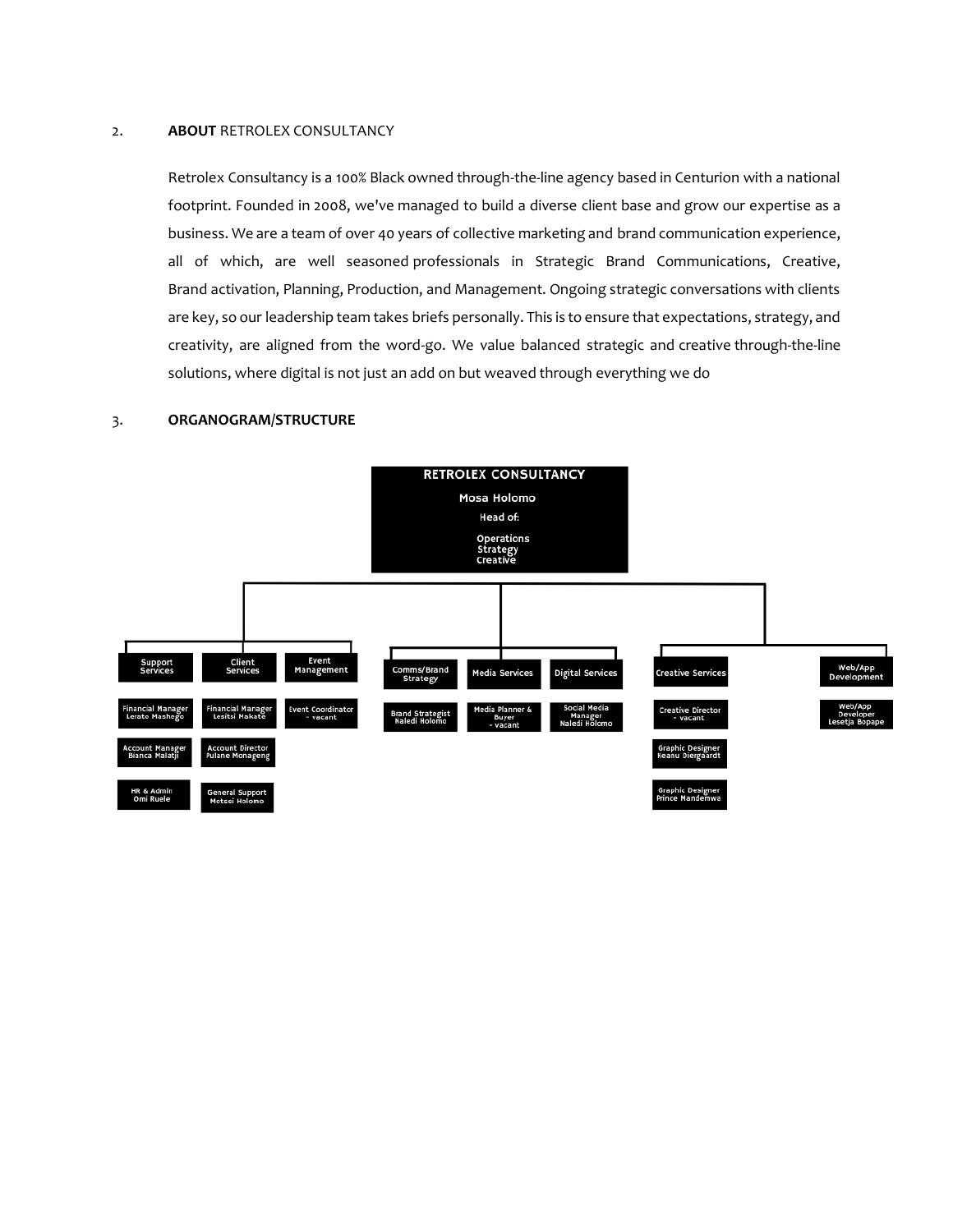## 4. **CONTACT DETAILS**

Information Officer:

Mosa Raju Holomo

Cellphone number: 082 997 2487

Email address[: mosa@retrolex.co.za](mailto:mosa@retrolex.co.za)

Deputy Information Officer

Naledi Holomo

Cellphone number: 079 498 4988

Email address: naledi@retrolex.co.za

Office Tel: [0126550704](tel:0126550704)

Physical address:

107 Bokmakierie Road, Rooihuiskraal

Centurion, 0149

Postal address:

PO BOX 50297

Wierda Park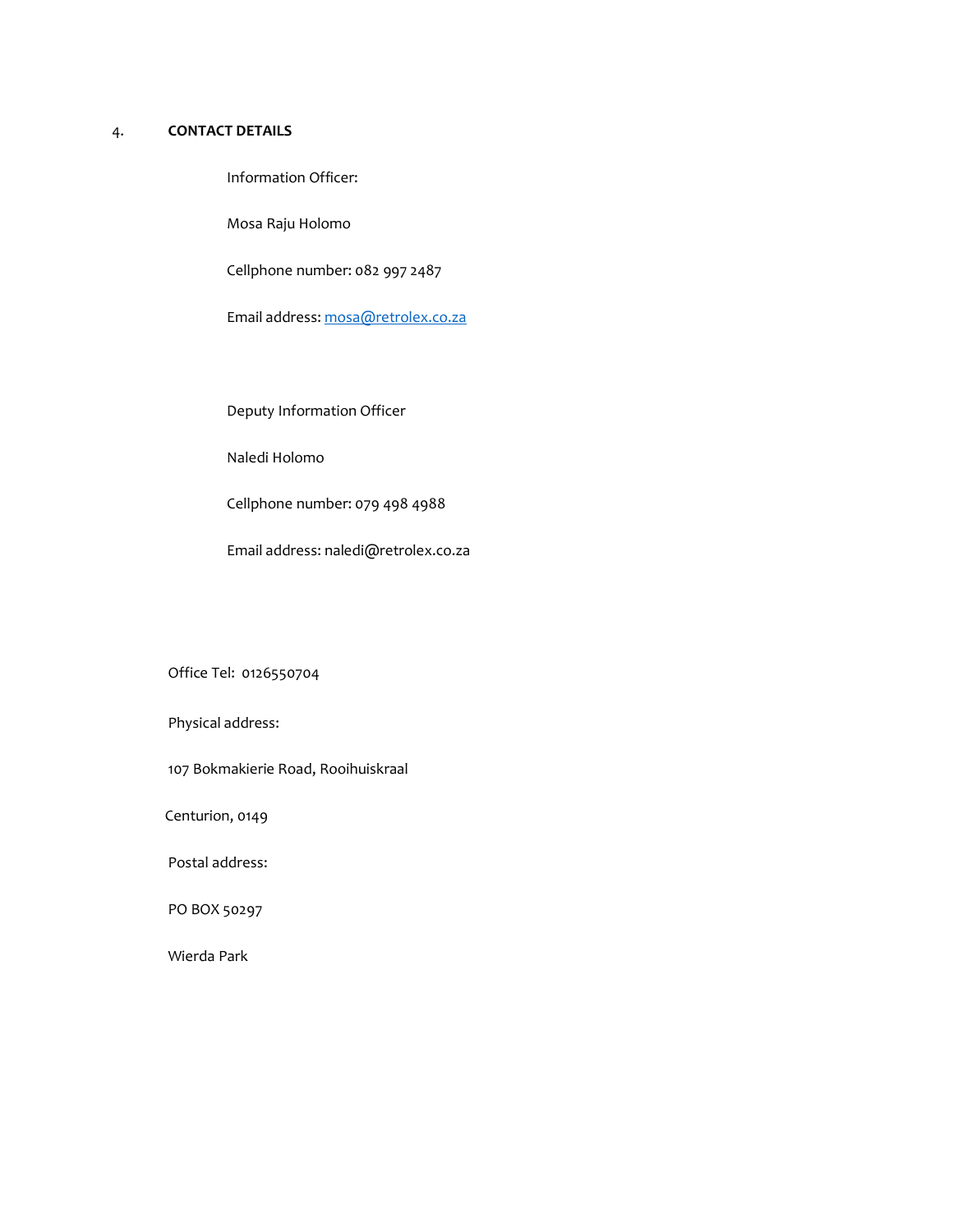#### 5. **INFORMATION REGULATORS GUIDE**

An official Guide has been compiled which contains information to assist a person wishing to exercise a right of access to information in terms of PAIA and POPIA. This Guide is made available by the Information Regulator (established in terms of POPIA). Copies of the updated Guide are available from Information Regulator in the manner prescribed. Any enquiries regarding the Guide should be directed  $t \circ t$ 

| <b>Postal Address:</b>   | PO BOX 50297        |
|--------------------------|---------------------|
|                          | Wierda Park         |
| <b>Telephone Number:</b> | 012 655 0704        |
| E-mail Address:          | mosa@retrolex.co.za |
| Website:                 | www.retrolex.co.za  |

#### 6. **OBJECTIVES OF THIS MANUAL**

The objectives of this Manual are:

- to provide a list of all records held by the legal entity;
- to set out the requirements with regard to who may request information in terms of PAIA as well as the grounds on which a request may be denied;
- to define the manner and form in which a request for information must be submitted; and
- to comply with the additional requirements imposed by POPIA.

#### 7. **ENTRY POINT FOR REQUESTS**

PAIA provides that a person may only make a request for information if the information is required for the exercise or protection of a legitimate right.

Information will therefore not be furnished unless a person provides sufficient particulars to enable RETROLEX CONSULTANCY to identify the right that the requester is seeking to protect as well as an explanation as to why the requested information is required for the exercise or protection of that right. The exercise of an data subject's rights is subject to justifiable limitations, including the reasonable protection of privacy, commercial confidentiality and effective, efficient and good governance. PAIA and the request procedure contained in this Manual may not be used for access to a record for criminal or civil proceedings, nor should information be requested after the commencement of such proceedings.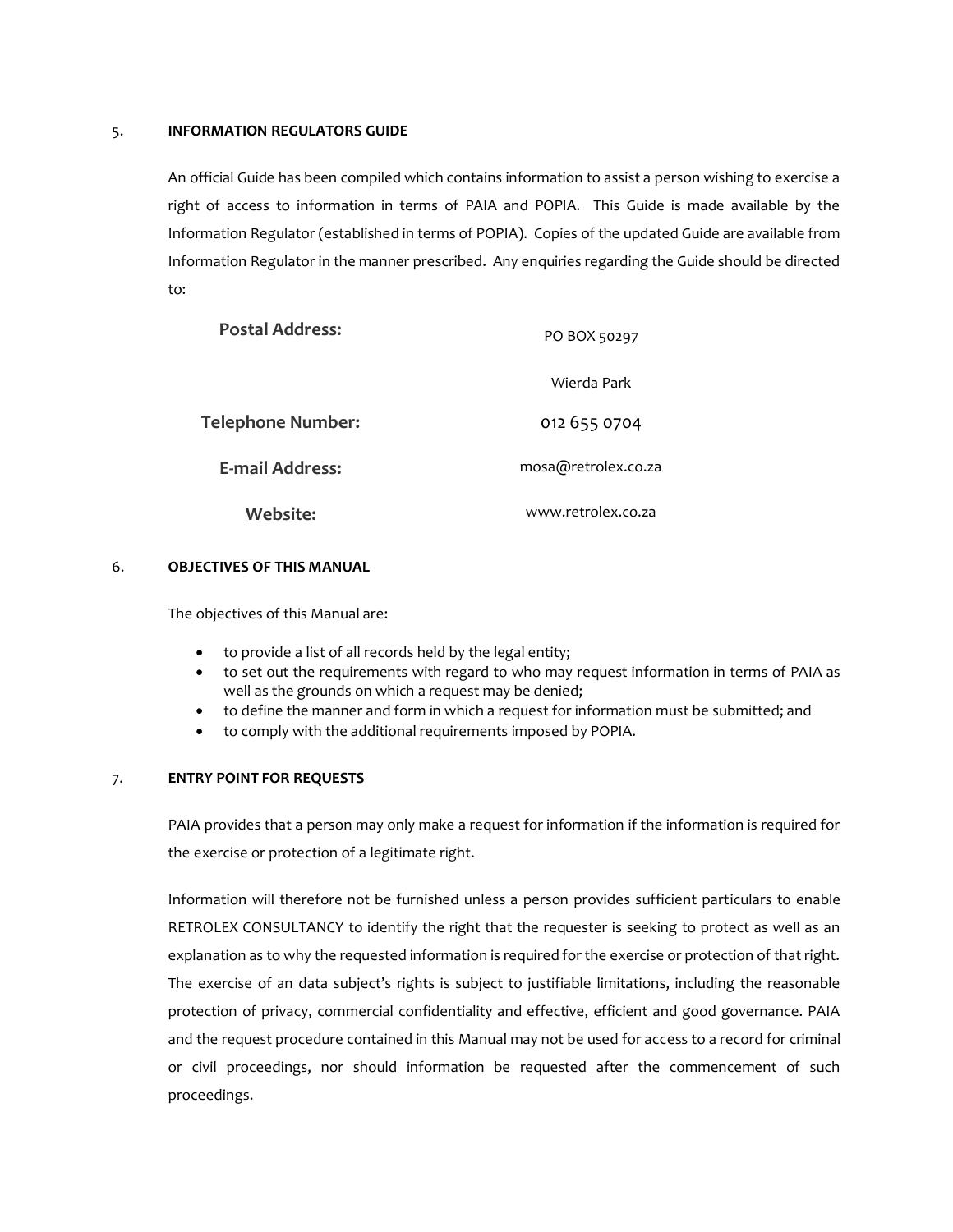The Information Officer has been delegated with the task of receiving and co-ordinating all requests for access to records in terms of PAIA, in order to ensure proper compliance with PAIA and POPIA.

The Information Officer will facilitate the liaison with the internal legal team on all of these requests.

All requests in terms of PAIA and this Manual must be addressed to the Information Officer using the details in paragraph 3 above.

### 8. **RECORDS HELD BY RETROLEX CONSULTANCY**

## **Personnel Information:**

These records include employment contracts of all RETROLEX CONSULTANCY employees, employment policies and remuneration details.

## **Business records of** RETROLEX CONSULTANCY:

These records include:

(a) Financial records

(b) Minutes of meetings of the executive committee, departmental meetings and staff meetings.

- (c) Strategic plans and other operational policies
- (d) Annual reports and other statutory reports
- (e) Newsletters, press releases and other publications

#### 9. **AUTOMATICALLY AVAILABLE INFORMATION**

Information that is obtainable via RETROLEX CONSULTANCY's website about RETROLEX CONSULTANCY is automatically available and need not be formally requested in terms of this Manual.

## 10. **DISCLOSURES ON REQUEST**

| <b>Human resources</b>      | <b>RETROLEX CONSULTANCY Code of Ethics</b> |
|-----------------------------|--------------------------------------------|
|                             | RETROLEX CONSULTANCY Credo                 |
|                             | <b>Employment Equity reports</b>           |
|                             | HR Reports                                 |
|                             | <b>Training Reports</b>                    |
| <b>Financial management</b> | <b>Budgets</b>                             |
|                             |                                            |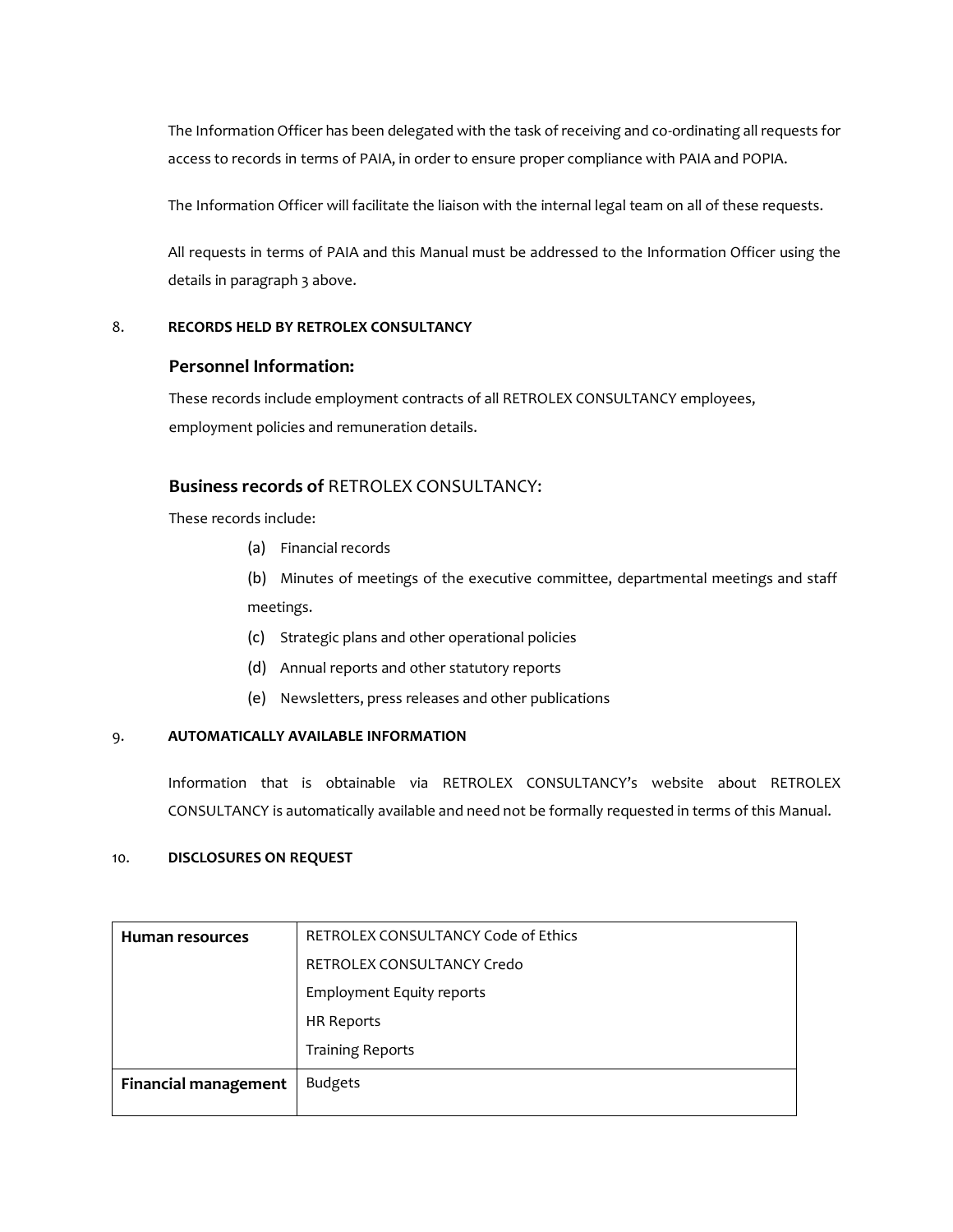| Strategic plans             |
|-----------------------------|
| Annual Performance Plans    |
| <b>Financial statements</b> |

#### 11. **INFORMATION AVAILABLE IN TERMS OF POPIA**

#### 11.1. **Categories of personal information collected by RETROLEX CONSULTANCY**

RETROLEX CONSULTANCY may collect information relating to an identifiable, living, natural person, and where it is applicable, an identifiable, existing juristic person, including, but not limited to-

- information relating to the race, gender, sex, pregnancy, marital status, national, ethnic or social origin, colour, sexual orientation, age, physical or mental health, well-being, disability, religion, conscience, belief, culture, language and birth of the person;
- information relating to the education or the medical, financial, criminal or employment history of the person;
- any identifying number, symbol, e-mail address, physical address, telephone number, location information, online identifier or other particular assignment to the person;
- the biometric information of the person;
- the personal opinions, views or preferences of the person;
- correspondence sent by the person that is implicitly or explicitly of a private or confidential nature or further correspondence that would reveal the contents of the original correspondence;
- the views or opinions of another individual about the person; and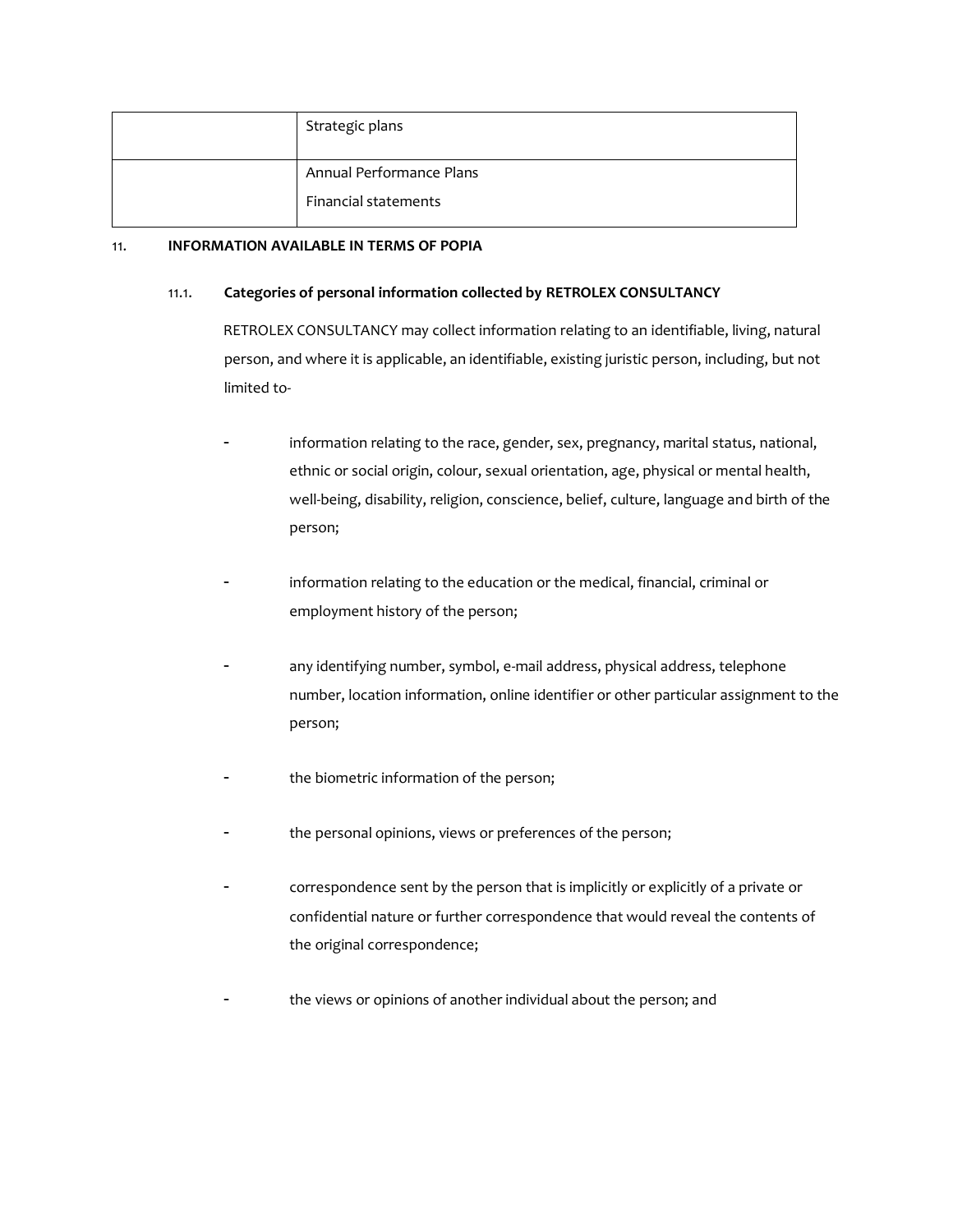the name of the person if it appears with other personal information relating to the person or if the disclosure of the name itself would reveal information about the person;

#### 11.2. **The purpose of processing personal information**

In terms of POPIA, personal information must be processed for a specified purpose. The purpose for which personal information is processed by RETROLEX CONSULTANCY will depend on the nature of the personal information and the particular data subject. This purpose is ordinarily disclosed, explicitly or implicitly, at the time the personal information is collected. In general, personal information is processed for purposes of dealing with complaints under the CPA, procurement purposes, records management, security, employment and related matters.

#### 11.3. **A description of the categories of data subjects**

RETROLEX CONSULTANCY holds information and records on the following categories of data subjects:

- Employees / personnel of RETROLEX CONSULTANCY;
- Any third party with whom RETROLEX CONSULTANCY conducts business;
- Contractors of RETROLEX CONSULTANCY;
- Suppliers of RETROLEX CONSULTANCY.

(This list of categories of data subjects is non-exhaustive.)

#### 11.4. **The recipients or categories of recipients to whom the personal information may be supplied**

Depending on the nature of the personal information, RETROLEX CONSULTANCY may supply information or records to the following categories of recipients:

- Statutory oversight bodies, regulators or judicial commissions of enquiry making a request for personal information;
- Any court, administrative or judicial forum, arbitration, statutory commission, or ombudsman making a request for personal information or discovery in terms of the applicable rules;
- South African Revenue Services, or another similar authority;
- Anyone making a successful application for access in terms of PAIA or POPIA; and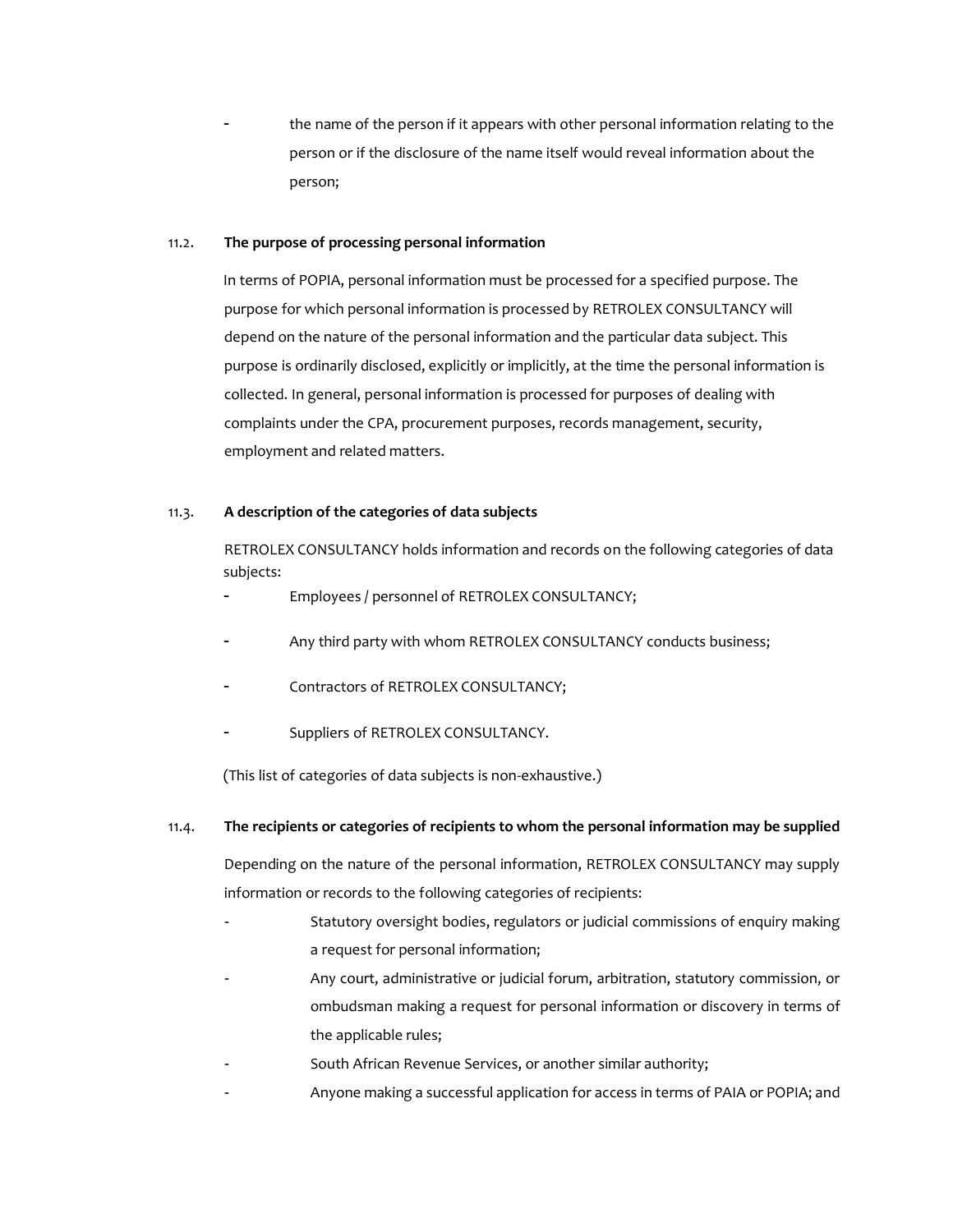Subject to the provisions of POPIA and other relevant legislation, RETROLEX CONSULTANCY may share information about a client's creditworthiness with any credit bureau or credit providers industry association or other association for an industry in which RETROLEX CONSULTANCY operates.

#### 11.5. **Planned transborder flows of personal information**

If a data subject visits RETROLEX CONSULTANCY's website from a country other than South Africa, the various communications will necessarily result in the transfer of information across international boundaries.

RETROLEX CONSULTANCY may need to transfer a data subject's information to service providers in countries outside South Africa, in which case it will fully comply with applicable data protection legislation.

These countries may not have data-protection laws which are similar to those of South Africa.

# 11.6. **A general description of information security measures to be implemented by RETROLEX CONSULTANCY**

RETROLEX CONSULTANCY takes extensive information security measures to ensure the confidentiality, integrity and availability of personal information in our possession. RETROLEX CONSULTANCY takes appropriate technical and organisational measures designed to ensure that personal information remains confidential and secure against unauthorised or unlawful processing and against accidental loss, destruction or damage.

#### 12. **INFORMATION AVAILABLE IN TERMS OF OTHER LEGISLATION**

Information is available in terms of certain provisions of the following legislation to the persons or entities specified in such legislation:

- Basic Conditions of Employment Act 75 of 1997
- Compensation for Occupational Injuries and Health Diseases Act 130 of 1993
- Employment Equity Act 55 of 1998
- Income Tax Act 58 of 1962
- Labour Relations Act 66 of 1995
- Occupational Health & Safety Act 85 of 1993
- Pension Act 24 of 1956
- Skills Development Act 97 of 1998
- Skills Development Levies Act 9 of 1999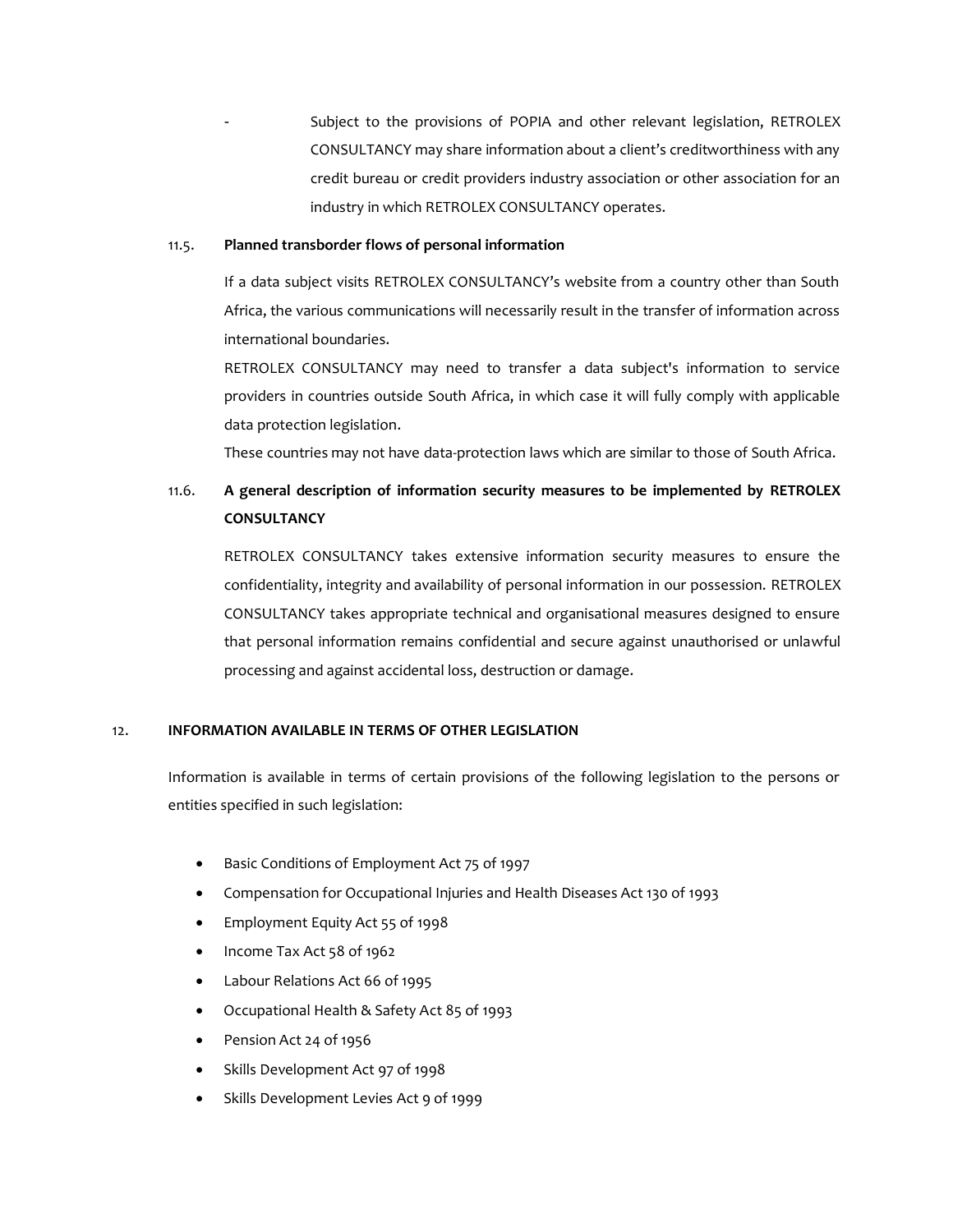- Unemployment Contributions Act 4 of 2002
- Unemployment Insurance Act 30 of 1966
- Value Added Tax Act 89 of 1991

#### 13. **CATEGORIES OF RECORDS AVAILABLE UPON REQUEST**

RETROLEX CONSULTANCY maintains records on the categories and subject matters listed below. Please note that recording a category or subject matter in this Manual does not imply that a request for access to such records would be granted. All requests for access will be evaluated on a case by case basis in accordance with the provisions of PAIA.

Please note further that many of the records held by RETROLEX CONSULTANCY are those of third parties, such as clients and employees, and RETROLEX CONSULTANCY takes the protection of third party confidential information very seriously. For further information on the grounds of refusal of access to a record please see paragraph [15.2](#page-11-0) below. Requests for access to these records will be considered very carefully. Please ensure that requests for such records are carefully motivated.

| Category of records                                                                                                                                                                                                                                                                                                                                                                                                                                                                        | Records                                                                                                                                                                                                                                                                                                                                                                                                                                                  |
|--------------------------------------------------------------------------------------------------------------------------------------------------------------------------------------------------------------------------------------------------------------------------------------------------------------------------------------------------------------------------------------------------------------------------------------------------------------------------------------------|----------------------------------------------------------------------------------------------------------------------------------------------------------------------------------------------------------------------------------------------------------------------------------------------------------------------------------------------------------------------------------------------------------------------------------------------------------|
| Internal records<br>The records listed pertain to RETROLEX<br><b>CONSULTANCY own affairs</b>                                                                                                                                                                                                                                                                                                                                                                                               | Memoranda and Articles of Association<br><b>Financial records</b><br>Operational records<br>Intellectual property<br>Marketing records;<br>Internal correspondence;<br>Service records;<br>Statutory records;<br>Internal policies and procedures;                                                                                                                                                                                                       |
| Personnel records<br>For the purposes of this section,<br>"personnel" means any person who<br>works for or provides services to or on<br>behalf of RETROLEX CONSULTANCY<br>and receives or is entitled to receive<br>any remuneration and any other<br>person who assists in carrying out or<br>conducting the business of RETROLEX<br>CONSULTANCY. This includes partners,<br>directors, all permanent, temporary,<br>and part-time staff as well as<br>consultants and contract workers. | Minutes of meetings;<br>Any personal records provided to us by our<br>personnel;<br>Any records a third party has provided to us<br>$\bullet$<br>about any of their personnel;<br>Conditions of employment and other<br>personnel-related contractual and quasi<br>legal records;<br>Employment policies and procedures;<br>Internal evaluation and disciplinary records;<br>$\bullet$<br>and<br>Other internal records and correspondence.<br>$\bullet$ |
| Client-related records                                                                                                                                                                                                                                                                                                                                                                                                                                                                     | Contracts with the client and between the<br>client and other persons;                                                                                                                                                                                                                                                                                                                                                                                   |
| Other third party records<br>Records are kept in respect of other<br>parties, including without limitation                                                                                                                                                                                                                                                                                                                                                                                 | Personnel, client, or RETROLEX<br>CONSULTANCY records which are held                                                                                                                                                                                                                                                                                                                                                                                     |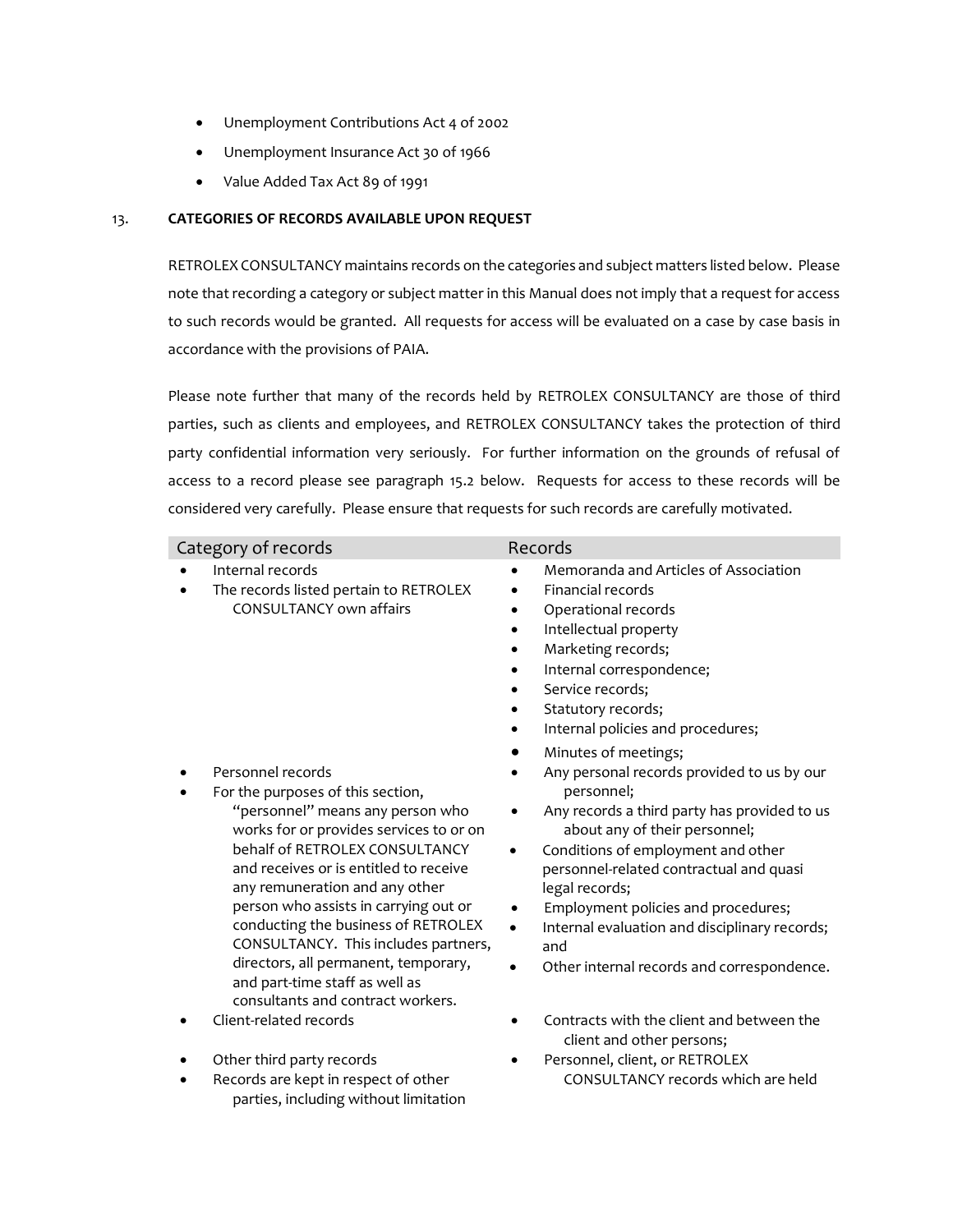#### Category of records **Records Records**

joint ventures and consortia to which RETROLEX CONSULTANCY is a party, contractors and sub-contractors, suppliers, service providers, and providers of information regarding general market conditions. In addition, such other parties may possess records which can be said to belong to RETROLEX CONSULTANCY.

by another party as opposed to being held by RETROLEX CONSULTANCY; and

- Records held by RETROLEX CONSULTANCY pertaining to other parties, including financial records, correspondence, contractual records, records provided by the other party, and records third parties have provided about the contractors or suppliers.
- Other records  **Information relating to RETROLEX** CONSULTANCY; and
	- Research information belonging to RETROLEX CONSULTANCY or carried out on behalf of a third party.

#### 14. **REQUEST PROCEDURE**

#### 14.1. **Completion of the prescribed form**

Any request for access to a record from a public body in terms of PAIA must substantially correspond with the form included in **Appendix A** hereto.

A request for access to information which does not comply with the formalities as prescribed by PAIA will be returned to you.

POPIA provides that a data subject may, upon proof of identity, request RETROLEX CONSULTANCY to confirm, free of charge, all the information it holds about the data subject and may request access to such information, including information about the identity of third parties who have or have had access to such information.

POPIA also provides that where the data subject is required to pay a fee for services provided to him/her, RETROLEX CONSULTANCY must provide the data subject with a written estimate of the payable amount before providing the service and may require that the data subject pays a deposit for all or part of the fee.

Grounds for refusal of the data subject's request are set out in PAIA and are discussed below.

POPIA provides that a data subject may object, at any time, to the processing of personal information by RETROLEX CONSULTANCY, on reasonable grounds relating to his/her particular situation, unless legislation provides for such processing. The data subject must complete the prescribed form attached hereto as Appendix C and submit it to the Information Officer at the postal or physical address, facsimile number or electronic mail address set out above.

A data subject may also request RETROLEX CONSULTANCY to correct or delete personal information about the data subject in its possession or under its control that is inaccurate, irrelevant, excessive, out of date, incomplete, misleading or obtained unlawfully; or destroy or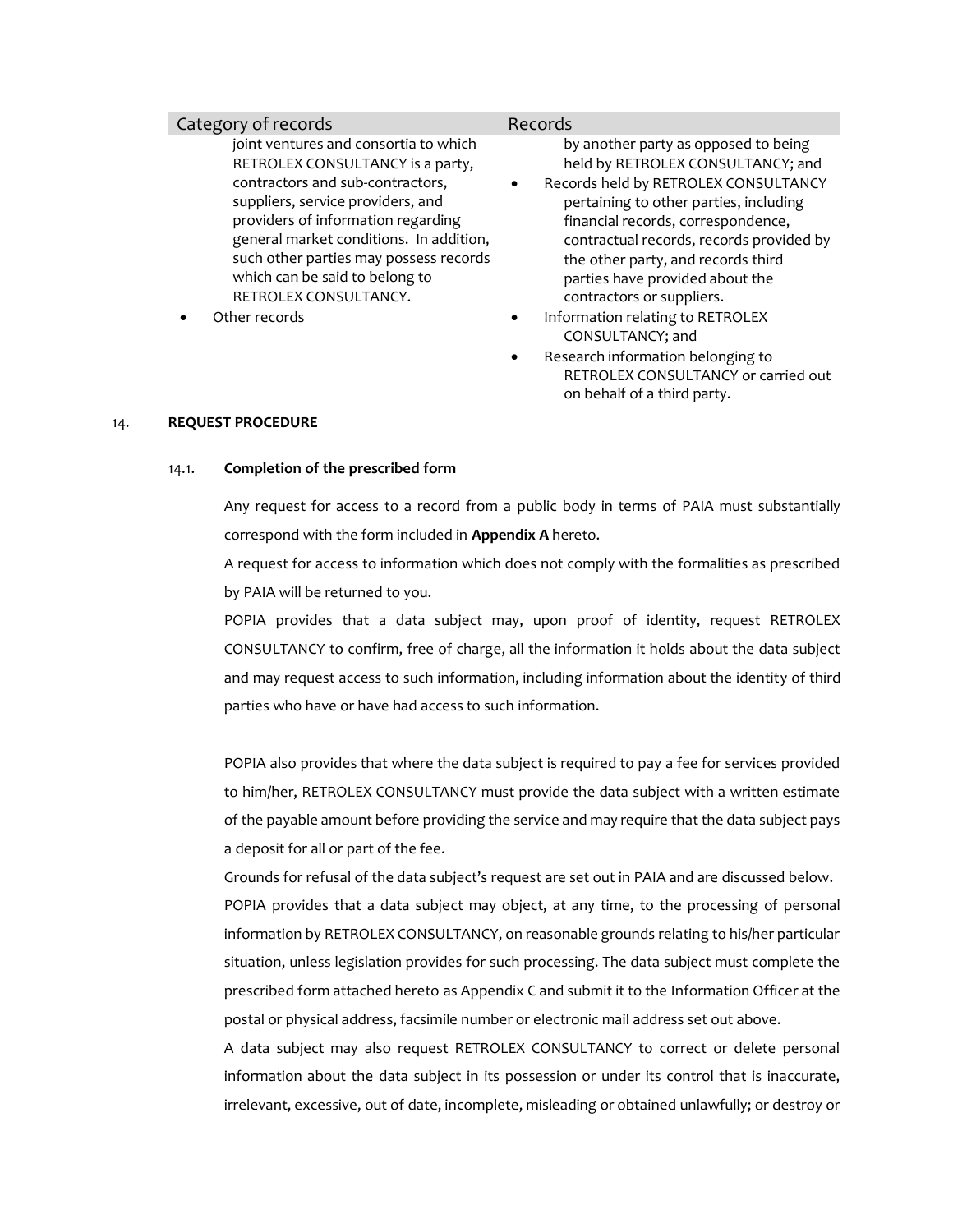delete a record of personal information about the data subject that RETROLEX CONSULTANCY is no longer authorised to retain records in terms of POPIA's retention and restriction of records provisions.

A data subject that wishes to request a correction or deletion of personal information or the destruction or deletion of a record of personal information must submit a request to the Information Officer at the postal or physical address, facsimile number or electronic mail address set out above on the form attached hereto as Appendix D.

#### 14.2. **Proof of identity**

Proof of identity is required to authenticate your identity and the request. You will, in addition to this prescribed form, be required to submit acceptable proof of identity such as a certified copy of your identity document or other legal forms of identity.

#### 15. **PAYMENT OF THE PRESCRIBED FEES**

There are two categories of fees which are payable:

- **The request fee: R50**
- **The access fee: This is calculated by taking into account reproduction costs, search and preparation costs, as well as postal costs. These fees are set out in Appendix B.**

Section 54 of PAIA entitles RETROLEX CONSULTANCY to levy a charge or to request a fee to enable it to recover the cost of processing a request and providing access to records. The fees that may be charged are set out in Regulation 9(2)(c) promulgated under PAIA.

Where a decision to grant a request has been taken, the record will not be disclosed until the necessary fees have been paid in full.

#### 15.1. **Timelines for consideration of a request for access**

Requests will be processed within 30 (thirty) days, unless the request contains considerations that are of such a nature that an extension of the time limit is needed.

Should an extension be required, you will be notified, together with reasons explaining why the extension is necessary.

#### <span id="page-11-0"></span>15.2. **Grounds for refusal of access and protection of information**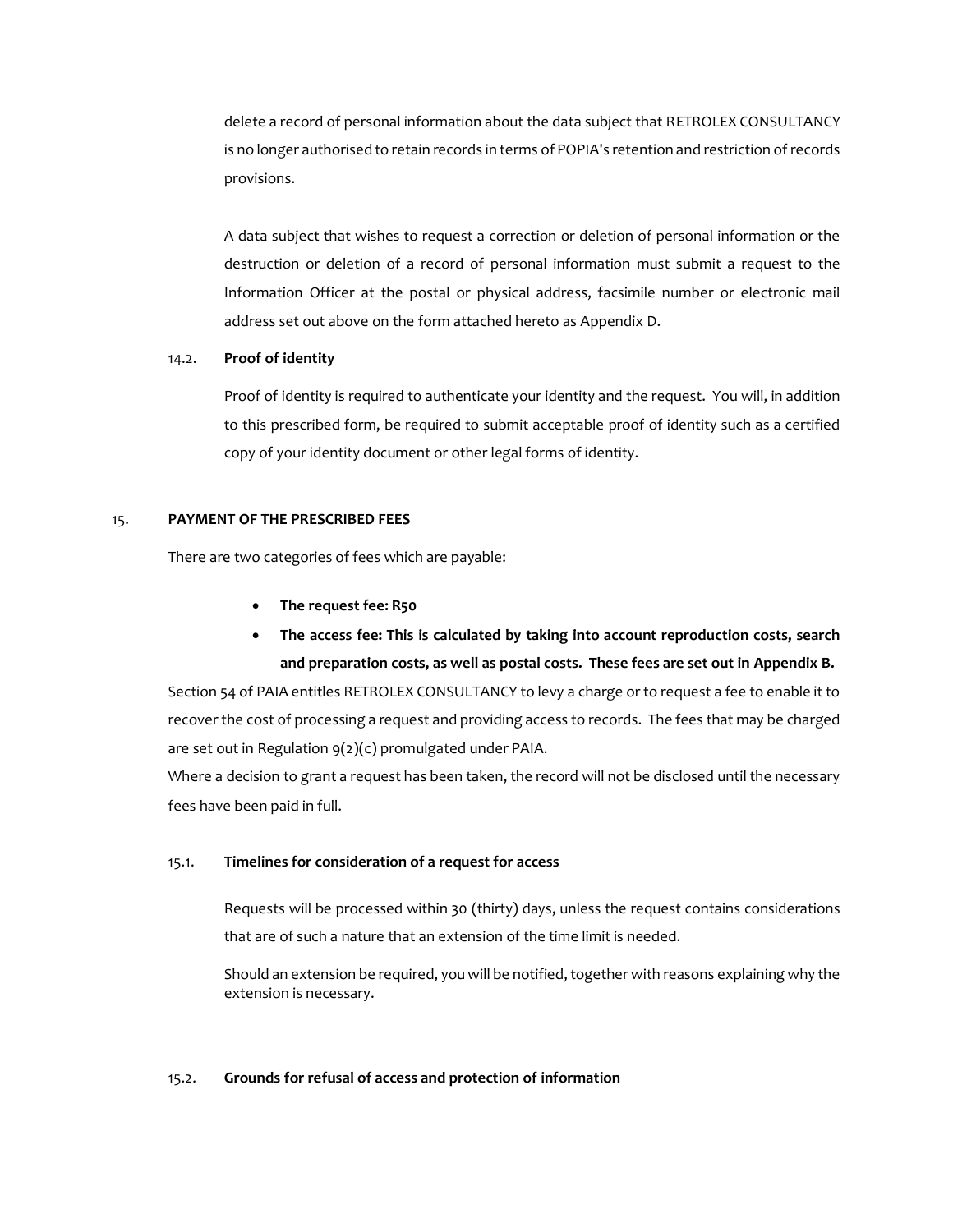There are various grounds upon which a request for access to a record may be refused. These grounds include:

- the protection of personal information of a third person (who is a natural person) from unreasonable disclosure;
- the protection of commercial information of a third party (for example: trade secrets; financial, commercial, scientific or technical information that may harm the commercial or financial interests of a third party);
- if disclosure would result in the breach of a duty of confidence owed to a third party;
- if disclosure would jeopardise the safety of an individual or prejudice or impair certain property rights of a third person;
- if the record was produced during legal proceedings, unless that legal privilege has been waived;
- if the record contains trade secrets, financial or sensitive information or any information that would put RETROLEX CONSULTANCY (at a disadvantage in negotiations or prejudice it in commercial competition); and/or
- if the record contains information about research being carried out or about to be carried out on behalf of a third party or by RETROLEX CONSULTANCY.

Section 70 PAIA contains an overriding provision. Disclosure of a record is compulsory if it would reveal (i) a substantial contravention of, or failure to comply with the law; or (ii) there is an imminent and serious public safety or environmental risk; and (iii) the public interest in the disclosure of the record in question clearly outweighs the harm contemplated by its disclosure.

If the request for access to information affects a third party, then such third party must first be informed within 21 (twenty-one) days of receipt of the request. The third party would then have a further 21 (twenty-one) days to make representations and/or submissions regarding the granting of access to the record.

#### 16. **REMEDIES AVAILABLE TO A REQUESTER ON REFUSAL OF ACCESS**

If the Information Officer decides to grant you access to the particular record, such access must be granted within 30 (thirty) days of being informed of the decision.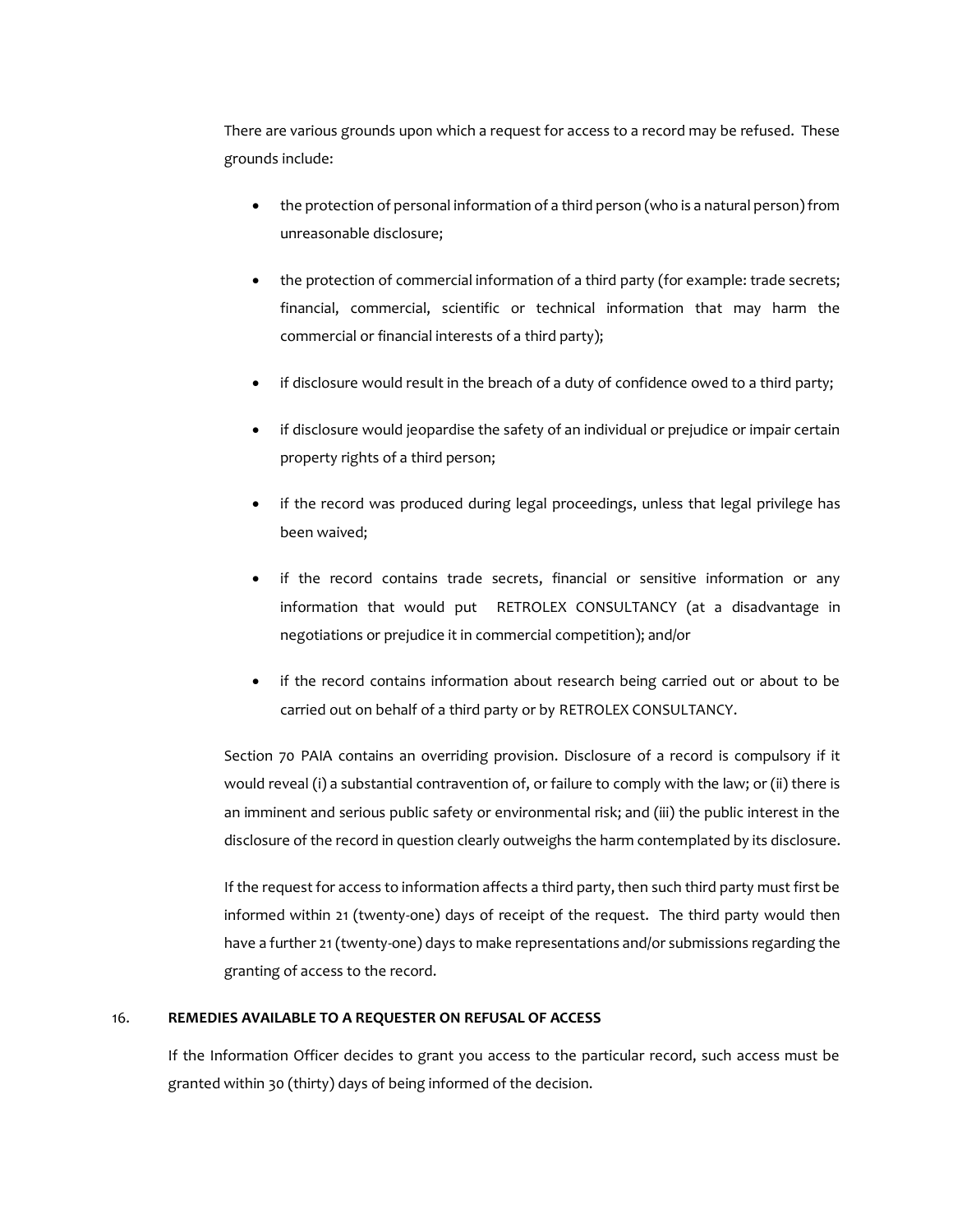There is no internal appeal procedure that may be followed after a request to access information has been refused. The decision made by the Information Officer is final. In the event that you are not satisfied with the outcome of the request, you are entitled to apply to the Information Regulator or a court of competent jurisdiction to take the matter further.

Where a third party is affected by the request for access and the Information Officer has decided to grant you access to the record, the third party has 30 (thirty) days in which to appeal the decision in a court of competent jurisdiction. If no appeal has been lodged by the third party within 30 (thirty) days, you must be granted access to the record.

#### 17. **AVAILABILITY OF THIS MANUAL**

Copies of this Manual are available for inspection, free of charge, at the offices of RETROLEX CONSULTANCY .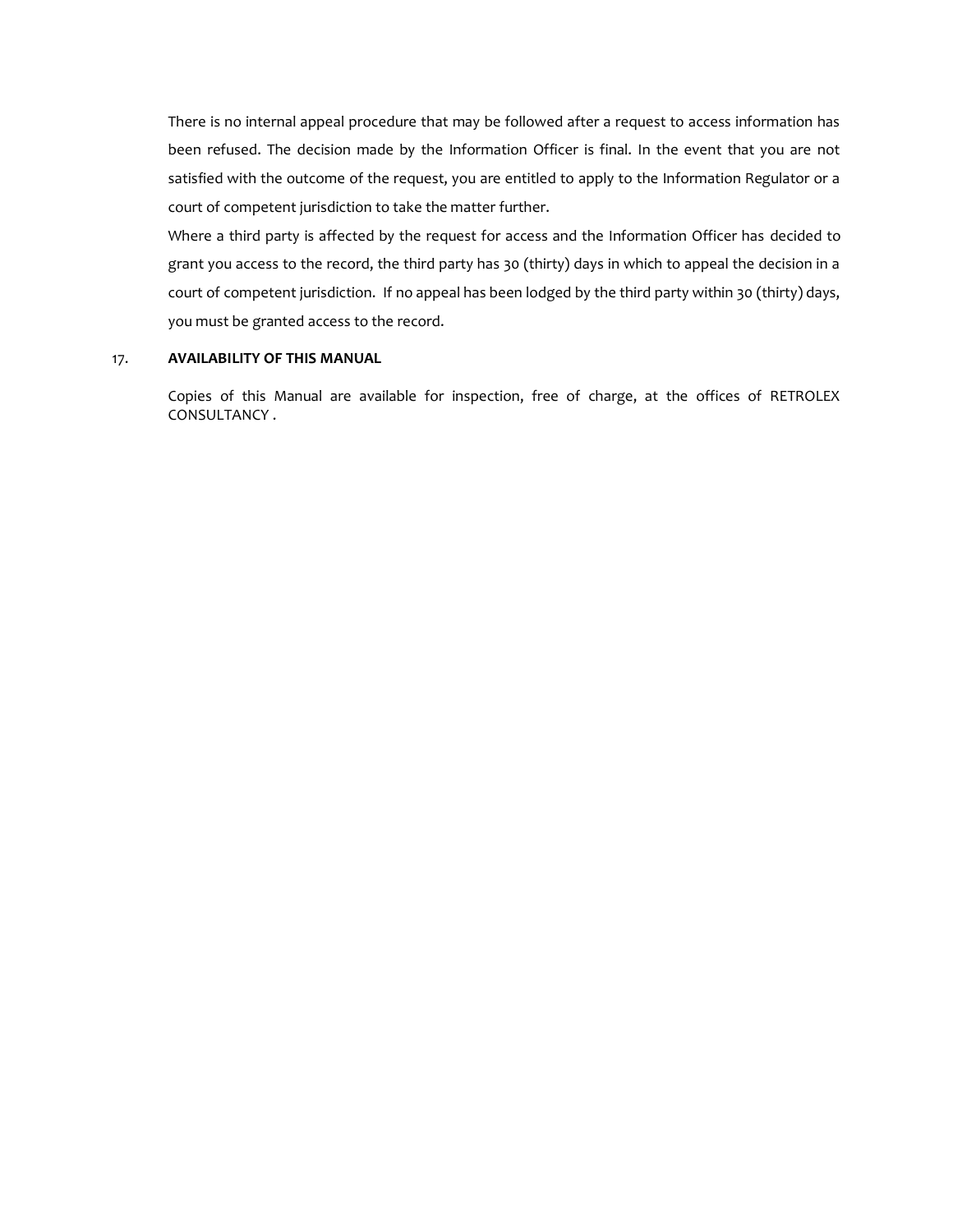# **Appendix A**

# **REQUEST FOR ACCESS TO RECORD OF PRIVATE BODY (Section 53(1) of the Promotion of Access to Information Act, 2000 (Act No. 2 of 2000)) [Regulation 10]**



**REPUBLIC OF SOUTH AFRICA** 

**A. Particulars of private body** The Head:

## **B. Particulars of person requesting access to the record**

| (a) The particulars of the person who requests access to the record must be given |
|-----------------------------------------------------------------------------------|
| below.                                                                            |

(b) The address and/or fax number in the Republic to which the information is to be sent must be given. (c) Proof of the capacity in which the request is made, if applicable, must be attached.

Full names and surname:

………………………………………………………………………………………… Identity number: Postal address: ………………………………………………………………………………………………………… Telephone (………) ………………………….….. Fax number: (………) ………………………….….. number:

**J752**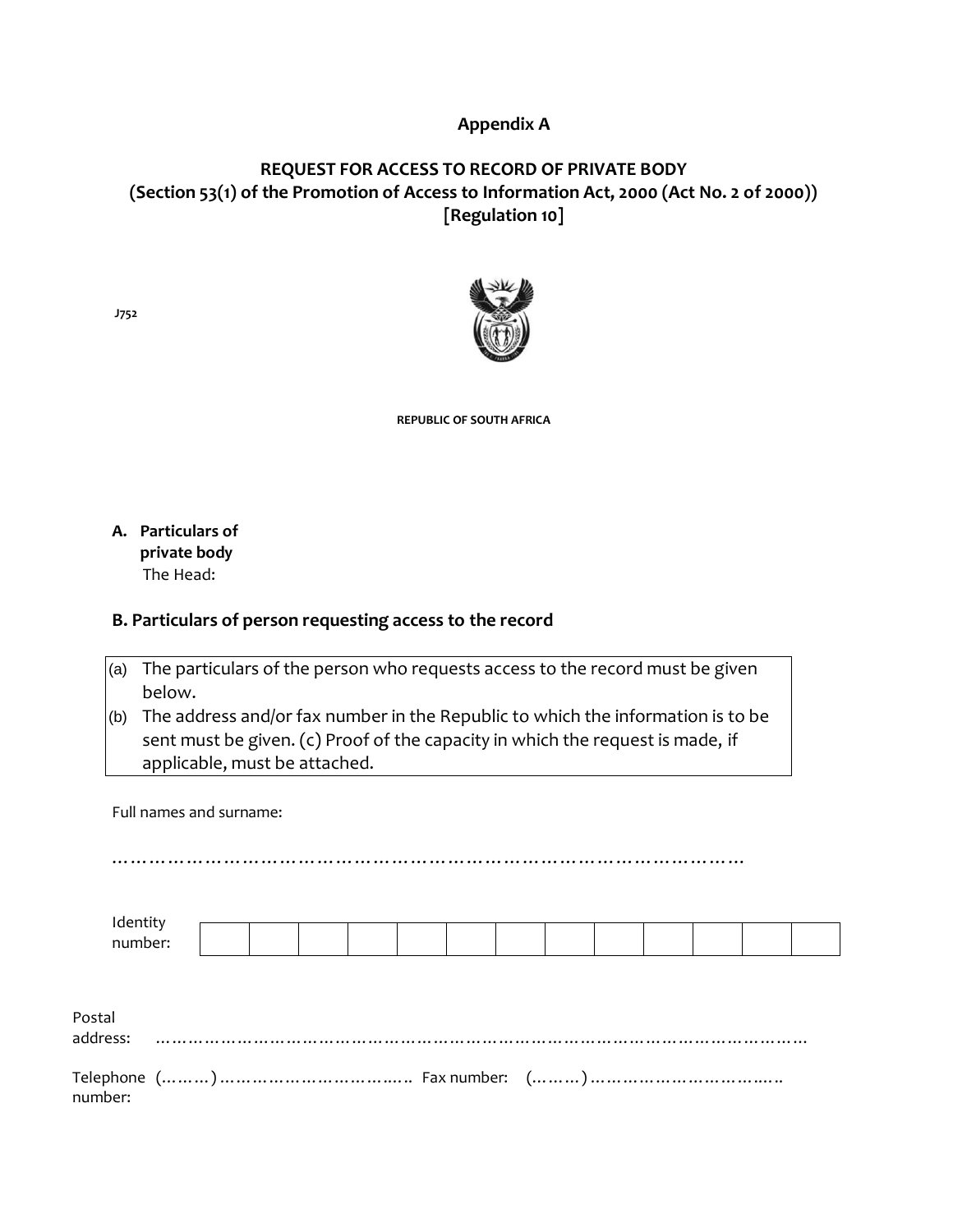| E-mai   |  |
|---------|--|
| address |  |

Capacity in which request is made, when made on behalf of another person:

# 1 **C. Particulars of person on whose behalf request is made**

This section must be completed ONLY if a request for information is made on behalf of another person.

## Full names and surname:

……………………………………………………………………………………………………

| $H$ ant<br>Tuetitity       |  |  |  |  |  |  |  |
|----------------------------|--|--|--|--|--|--|--|
| numhe.<br>$\sim$ 10 $\sim$ |  |  |  |  |  |  |  |

# 2 **D. Particulars of record**

 $\vert$ (a) Provide full particulars of the record to which access is requested, including the reference number if that is known to you, to enable the record to be located. (b) If the provided space is inadequate, please continue on a separate folio and attach it to this form. The requester must sign all the additional folios.

1. Description of record or relevant part of the record:

…………………………………………………………………………………………………… …………………………………………………………………………………………………… …………………………………………………………………………………………………… ……………………………………………………………………………………………………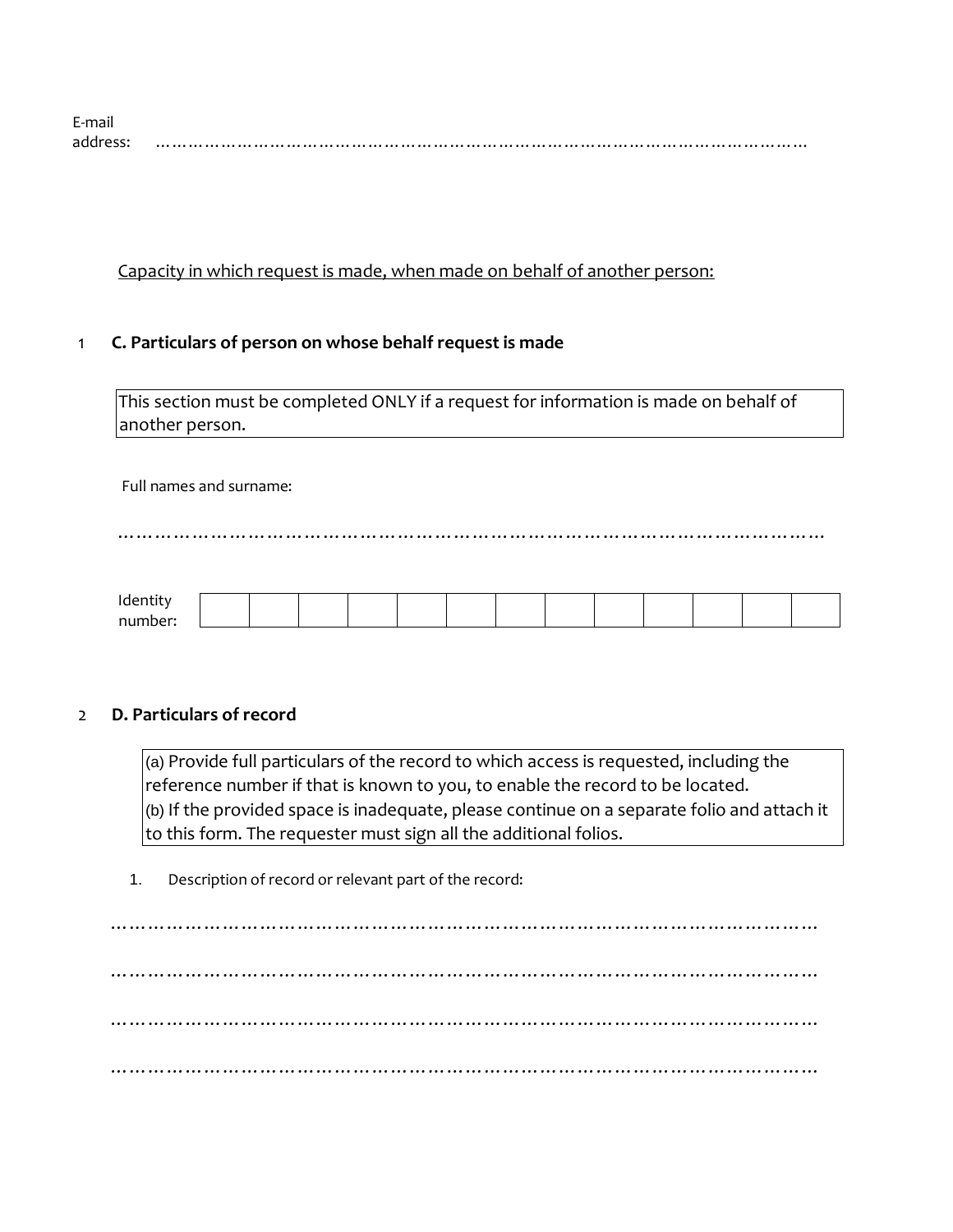2. Reference number, if available:

…………………………………………………………………………………………………… …………………………………………………………………………………………………… …………………………………………………………………………………………………… ……………………………………………………………………………………………………

3. Any further particulars of record:

…………………………………………………………………………………………………… …………………………………………………………………………………………………… …………………………………………………………………………………………………… ……………………………………………………………………………………………………

# 3 **E. Fees**

| (a) | A request for access to a record, other than a record containing personal information about yourself, will |
|-----|------------------------------------------------------------------------------------------------------------|
|     | be processed only after a request fee has been paid.                                                       |
| (b) | You will be notified of the amount required to be paid as the request fee.                                 |
| (c) | The fee payable for access to a record depends on the form in which access is required and the             |
|     | reasonable time required to search for and prepare a record.                                               |
| (d) | If you qualify for exemption of the payment of any fee, please state the reason for exemption.             |

Reason for exemption from payment of fees:

…………………………………………………………………………………………………… …………………………………………………………………………………………………… …………………………………………………………………………………………………… ……………………………………………………………………………………………………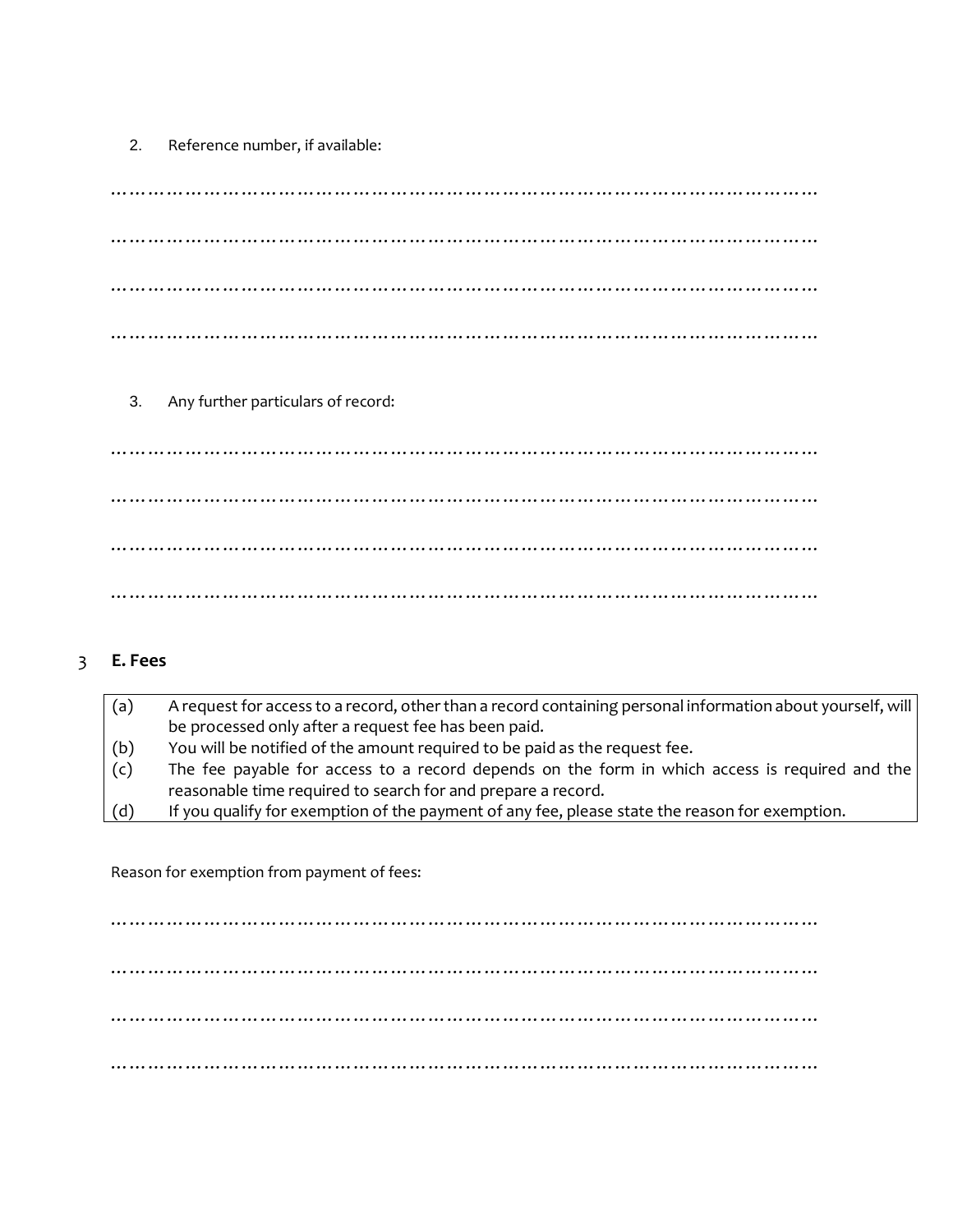# 4 **F. Form of access to record**

If you are prevented by a disability to read, view or listen to the record in the form of access provided for in 1 to 4 below, state your disability and indicate in which form the record is required.

| Disability:                                                                                                                                | Form in which record is required:                                                                                                                                                                                                                                                          |  |
|--------------------------------------------------------------------------------------------------------------------------------------------|--------------------------------------------------------------------------------------------------------------------------------------------------------------------------------------------------------------------------------------------------------------------------------------------|--|
| Mark the appropriate box with an <b>X</b> .                                                                                                |                                                                                                                                                                                                                                                                                            |  |
| NOTES:                                                                                                                                     |                                                                                                                                                                                                                                                                                            |  |
| form in which the record is available.<br>you will be informed if access will be granted in another form.<br>in which access is requested. | (a) Compliance with your request for access in the specified form may depend on the<br>$\vert$ (b) Access in the form requested may be refused in certain circumstances. In such a case<br>$ $ (c) The fee payable for access to the record, if any, will be determined partly by the form |  |

| 1. If the record is in written or printed form: |                                            |                                                                                                   |  |                          |  |  |
|-------------------------------------------------|--------------------------------------------|---------------------------------------------------------------------------------------------------|--|--------------------------|--|--|
| copy of record*                                 |                                            | inspection of record                                                                              |  |                          |  |  |
|                                                 |                                            |                                                                                                   |  |                          |  |  |
| 2. If record consists of visual images -        |                                            |                                                                                                   |  |                          |  |  |
|                                                 |                                            | (this includes photographs, slides, video recordings, computer-generated images, sketches, etc.): |  |                          |  |  |
| view the images                                 |                                            | copy of the images*                                                                               |  | transcription of the     |  |  |
|                                                 |                                            |                                                                                                   |  | images*                  |  |  |
|                                                 |                                            | 3. If record consists of recorded words or information which can be reproduced in sound:          |  |                          |  |  |
| listen to the soundtrack                        |                                            | transcription of soundtrack*                                                                      |  |                          |  |  |
| (audio cassette)                                |                                            | (written or<br>printed                                                                            |  |                          |  |  |
|                                                 |                                            | document)                                                                                         |  |                          |  |  |
|                                                 |                                            | 4. If record is held on computer or in an electronic or machine-readable form:                    |  |                          |  |  |
| printed copy of record*                         |                                            | printed copy of information                                                                       |  | computer<br>in<br>CODY   |  |  |
|                                                 | derived from the record*<br>readable form* |                                                                                                   |  |                          |  |  |
|                                                 |                                            |                                                                                                   |  | (Stiffy or compact disc) |  |  |
|                                                 |                                            |                                                                                                   |  |                          |  |  |

| <sup>*</sup> If you requested a copy or transcription of a record (above), do you wish the | <b>YES</b> | N <sub>O</sub> |
|--------------------------------------------------------------------------------------------|------------|----------------|
| copy or transcription to be posted to you?                                                 |            |                |
| Postage is payable.                                                                        |            |                |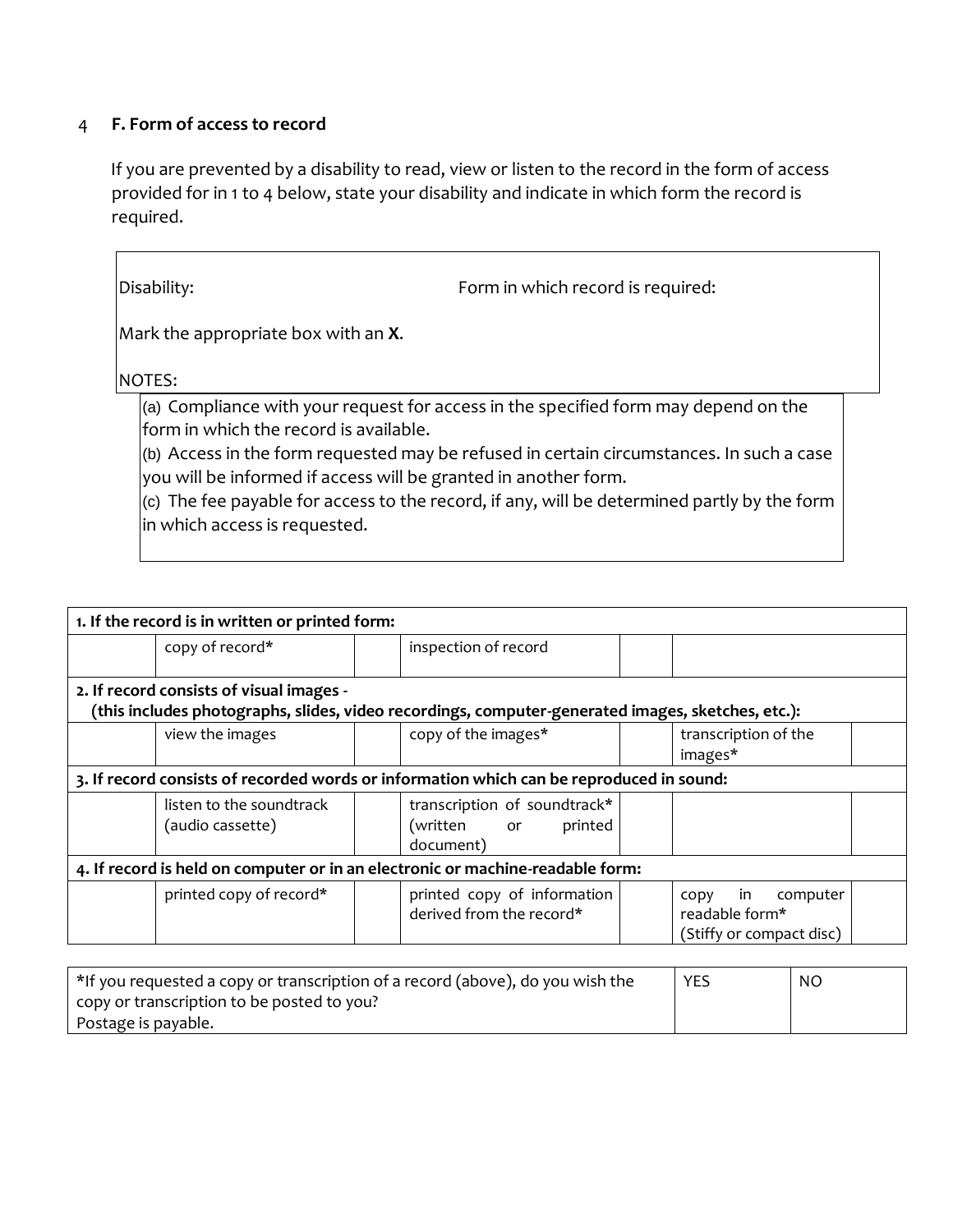## 5 **G. Particulars of right to be exercised or protected**

If the provided space is inadequate, please continue on a separate folio and attach it to this form. **The requester must sign all the additional folios.** 

1. Indicate which right is to be exercised or protected:

…………………………………………………………………………………………………… …………………………………………………………………………………………………… ……………………………………………………………………………………………………

2. Explain why the record requested is required for the exercise or protection of the aforementioned right:

…………………………………………………………………………………………………… …………………………………………………………………………………………………… ……………………………………………………………………………………………………

6 **H. Notice of decision regarding request for access** 

You will be notified in writing whether your request has been approved / denied. If you wish to be informed in another manner, please specify the manner and provide the necessary particulars to enable compliance with your request.

How would you prefer to be informed of the decision regarding your request for access to the record?

……………………………………………………………………………………………………

……………………………………………………………………………………………………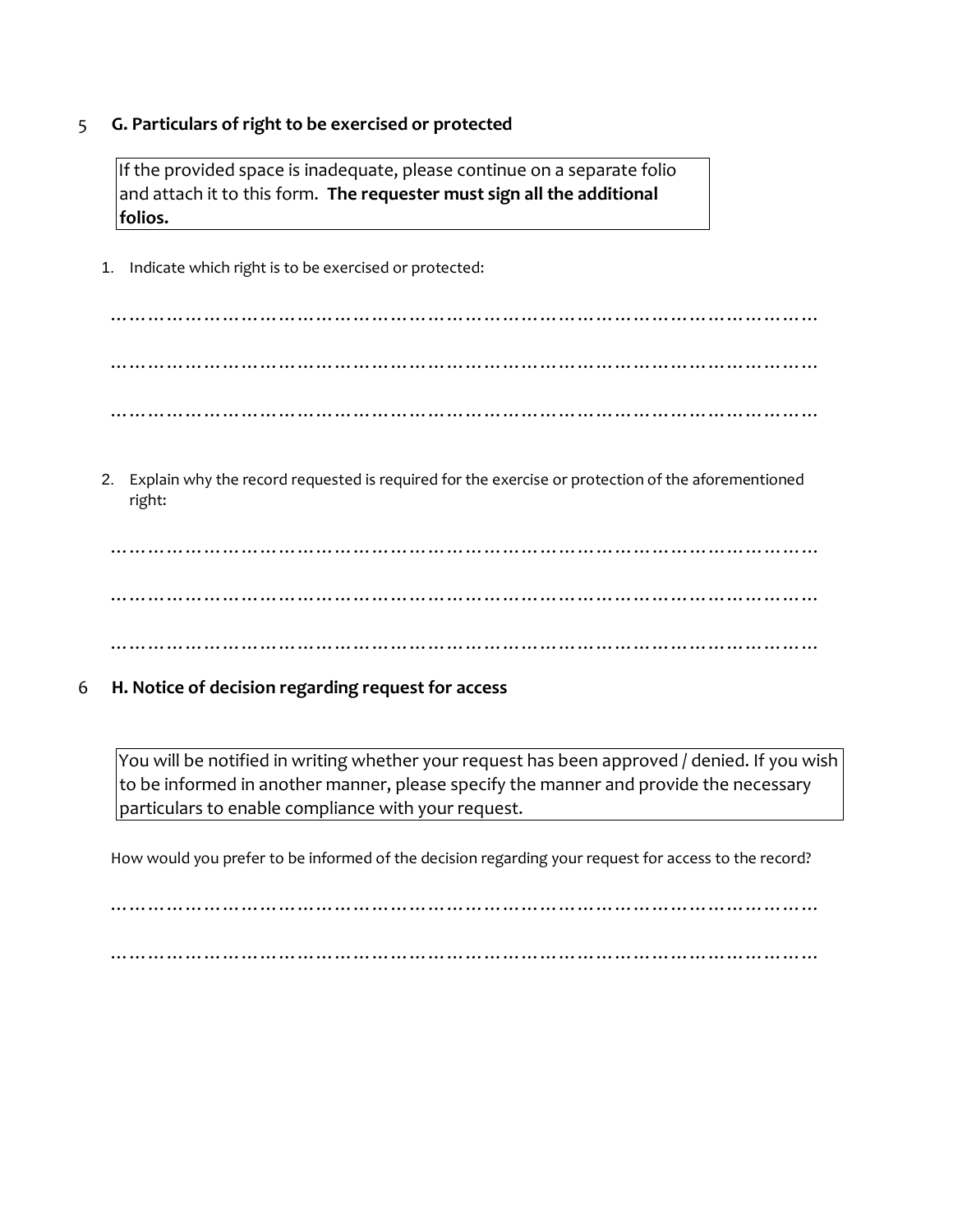Signed at …………………………………………. this day…… of………………year ……..

……………………………………………………………… SIGNATURE OF REQUESTER / PERSON ON WHOSE BEHALF REQUEST IS MADE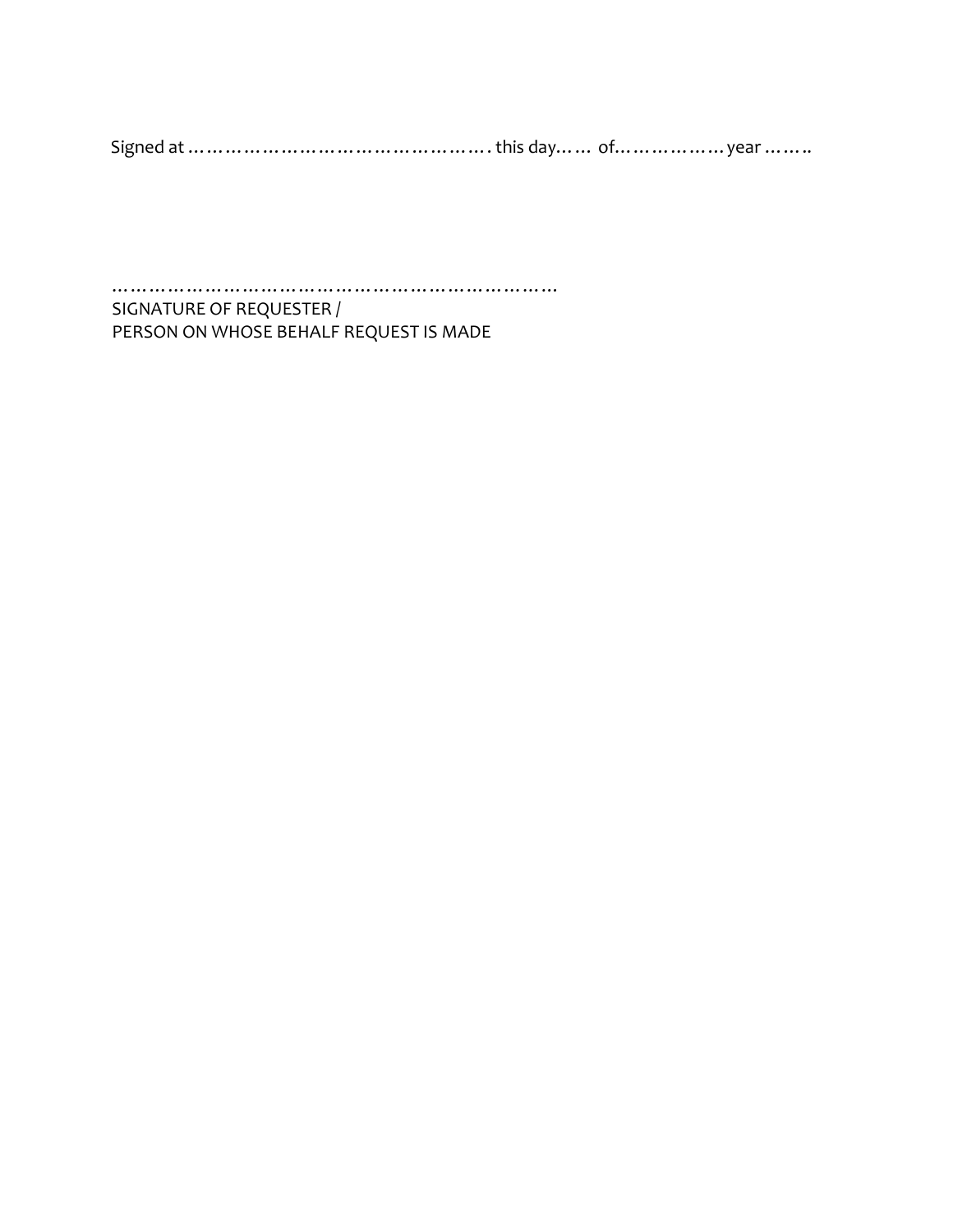## **APPENDIX B FEES IN RESPECT OF PRIVATE BODIES**

- 1. The "request fee" payable by a requester, other than a personal requester, referred to in section  $54(1)$ of the Act, is R50
- 2. The "fees for reproduction" referred to in section 52(3) and "access fees" payable by a requester referred to in section 54(7), unless exempted under section 54(8) of the Act, are as follows: (a) for every photocopy of an A4-size page or part thereof R1 - R10 (b) for every printed copy of an A4-size page or part thereof held on a computer or in electronic or machine-readable form R0 - R75 (c) for a copy in a computer-readable form on: (i) stiffy disc R7 - R50; (ii) compact disc R70 (d) (i) for a transcription of visual images, for an A4-size page or part thereof R40; (ii) for a copy of visual images R60 (e) (i) for transcription of an audio record, for an A4-size page or part thereof R20; (ii) for a copy of an audio record R30 (f) To search for the record for disclosure, R30 for each hour or part of an hour reasonably required for such search.

The actual postal fee is payable when a copy of a record must be posted to a requester Exemptions from paying "access fees"

Person or persons exempted from paying access fees:

(i) A single person whose annual income does not exceed R14,712.00; or

(ii) Married persons or a person and his/her life partner whose annual income does not exceed R27,192.00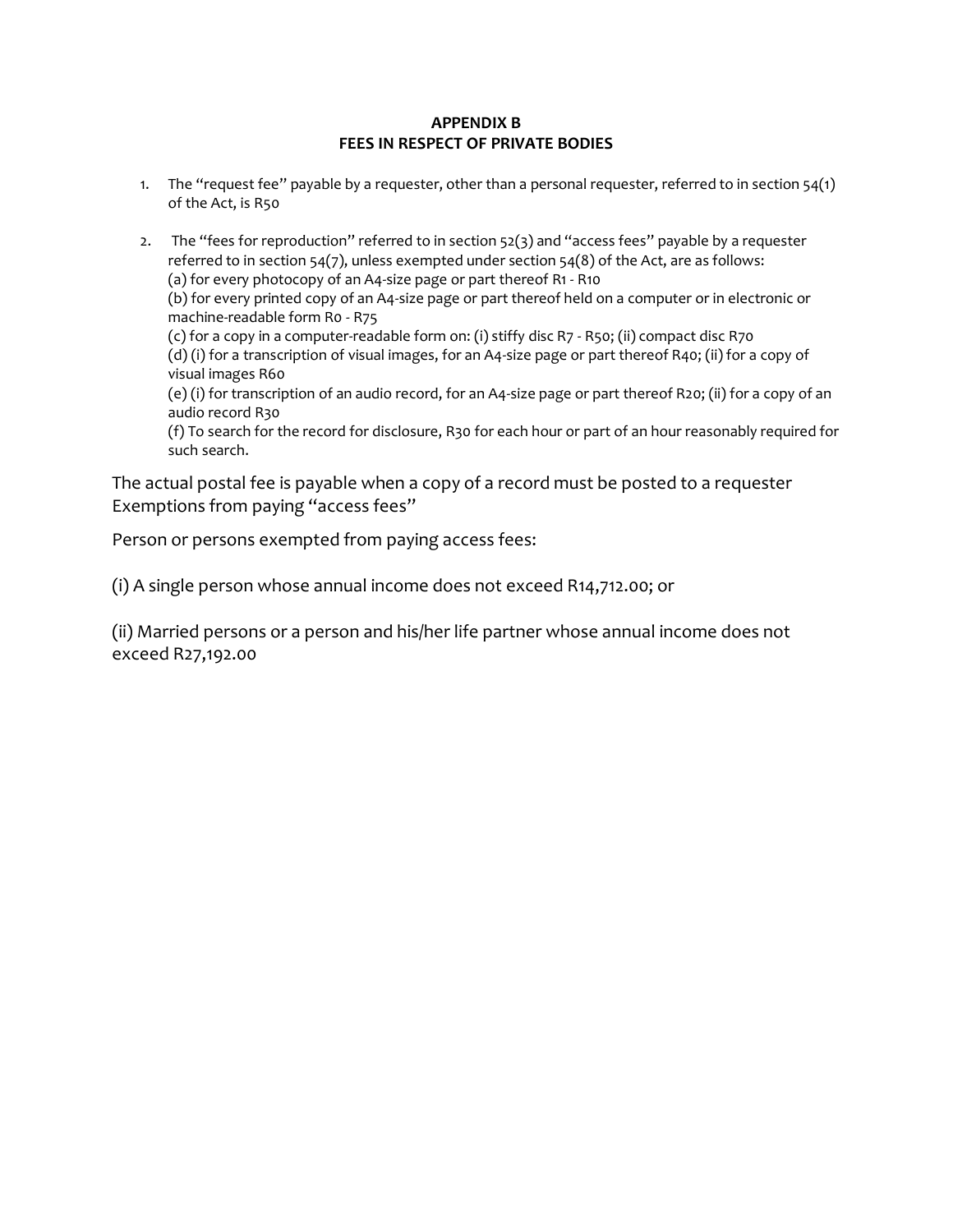## **APPENDIX C FORM 1 OBJECTION TO THE PROCESSING OF PERSONAL INFORMATION IN TERMS OF SECTION 11(3) OF POPIA**

## **REGULATIONS RELATING TO THE PROTECTION OF PERSONAL INFORMATION, 2018**

[Regulation 2]

*Note:* 

- 1. *Affidavits or other documentary evidence as applicable in support of the objection may be attached.*
- 2. *If the space provided for in this Form is inadequate, submit information as an Annexure to this Form and sign each page.*
- 3. *Complete as is applicable.*

| $\mathbf{A}$                                                           | <b>DETAILS OF DATA SUBJECT</b>      |
|------------------------------------------------------------------------|-------------------------------------|
| Name(s) and<br>surname/<br>registered name of<br>data subject:         |                                     |
| Unique Identifier/<br><b>Identity Number</b>                           |                                     |
| Residential, postal<br>or business<br>address:                         |                                     |
|                                                                        | Code (                              |
| Contact<br>number(s):                                                  |                                     |
| Fax number / E-<br>mail address:                                       |                                     |
| B                                                                      | <b>DETAILS OF RESPONSIBLE PARTY</b> |
| Name(s) and<br>surname/<br>Registered name<br>of responsible<br>party: |                                     |
| Residential, postal                                                    |                                     |
| or business                                                            |                                     |
| address:                                                               |                                     |
|                                                                        |                                     |
|                                                                        | Code (                              |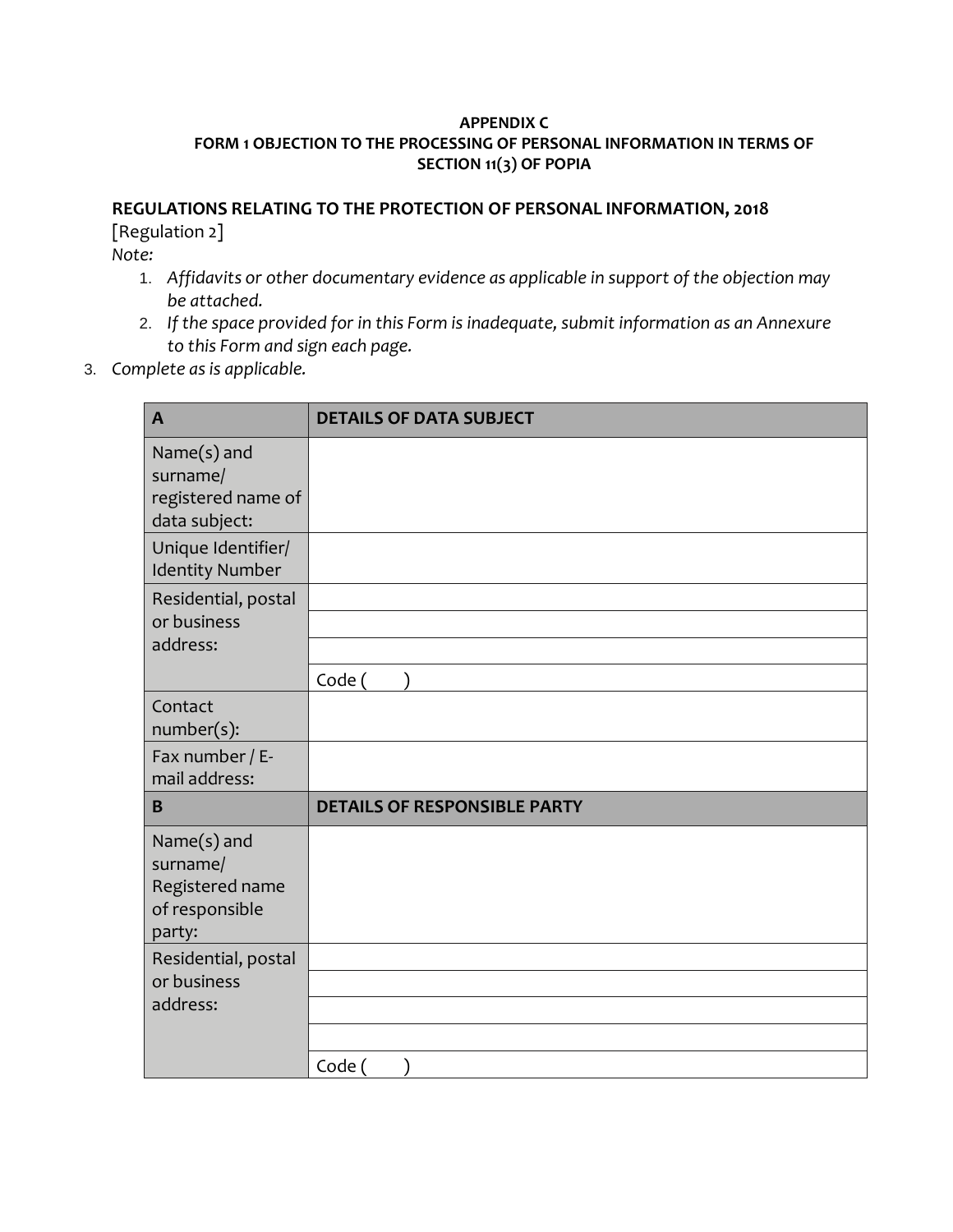| Contact<br>number(s):          |                                                                                                                  |
|--------------------------------|------------------------------------------------------------------------------------------------------------------|
| Fax number/ E-mail<br>address: |                                                                                                                  |
| C                              | REASONS FOR OBJECTION IN TERMS OF SECTION 11(1)(d) to (f)<br>(Please provide detailed reasons for the objection) |
|                                |                                                                                                                  |
|                                |                                                                                                                  |
|                                |                                                                                                                  |
|                                |                                                                                                                  |
|                                |                                                                                                                  |
|                                |                                                                                                                  |
|                                |                                                                                                                  |
|                                |                                                                                                                  |
|                                |                                                                                                                  |
|                                |                                                                                                                  |

Signed at .......................................... this ...................... day of ...........................20………...

............................................................ *Signature of data subject/designated person*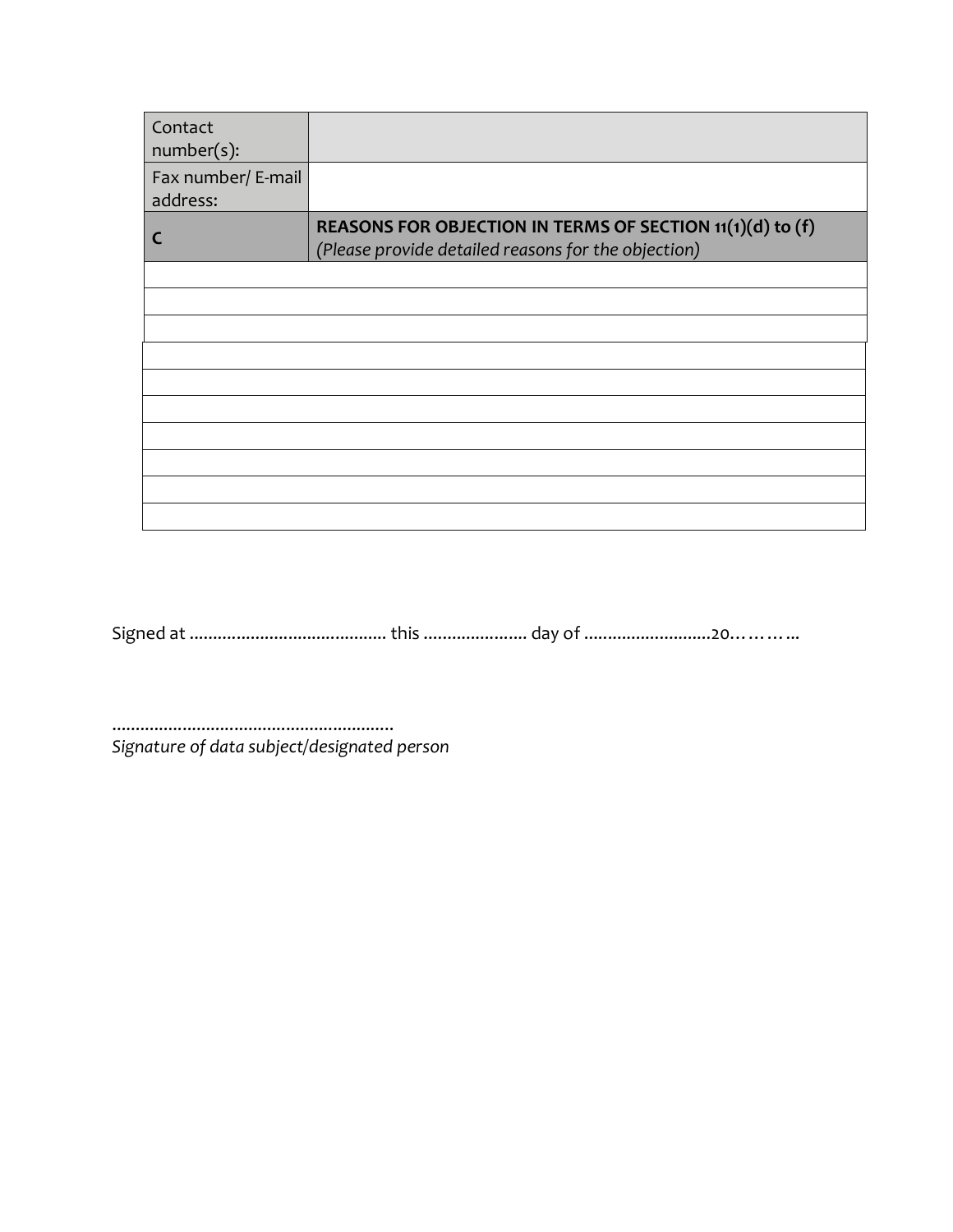## **APPENDIX D - FORM 2**

# **REQUEST FOR CORRECTION OR DELETION OF PERSONAL INFORMATION OR DESTROYING OR DELETION OF RECORD OF PERSONAL INFORMATION IN TERMS OF SECTION 24(1) OF THE PROTECTION OF PERSONAL INFORMATION ACT, 2013 (ACT NO. 4 OF 2013) REGULATIONS RELATING TO THE PROTECTION OF PERSONAL INFORMATION, 2018** [Regulation 3]

*Note:* 

- *1. Affidavits or other documentary evidence as applicable in support of the request may be attached.*
- *2. If the space provided for in this Form is inadequate, submit information as an Annexure to this Form and sign each page.*
- *3. Complete as is applicable.*

Mark the appropriate box with an "x".

## **Request for:**

Correction or deletion of the personal information about the data subject which is in possession or under the control of the responsible party.

Destroying or deletion of a record of personal information about the data subject which is in possession or under the control of the responsible party and who is no longer authorised to retain the record of information.

| $\mathbf{A}$                  | <b>DETAILS OF THE DATA SUBJECT</b>  |
|-------------------------------|-------------------------------------|
| Name $(s)$ and                |                                     |
| surname /                     |                                     |
| registered name of            |                                     |
| data subject:                 |                                     |
|                               |                                     |
| Unique identifier/            |                                     |
| Identity Number:              |                                     |
| Residential, postal           |                                     |
| or business                   |                                     |
| address:                      | Code (                              |
| Contact number(s):            |                                     |
|                               |                                     |
| Fax number/E-mail<br>address: |                                     |
| B                             | <b>DETAILS OF RESPONSIBLE PARTY</b> |
|                               |                                     |
| Name $(s)$ and                |                                     |
| surname /                     |                                     |
| registered name of            |                                     |
| responsible party:            |                                     |
|                               |                                     |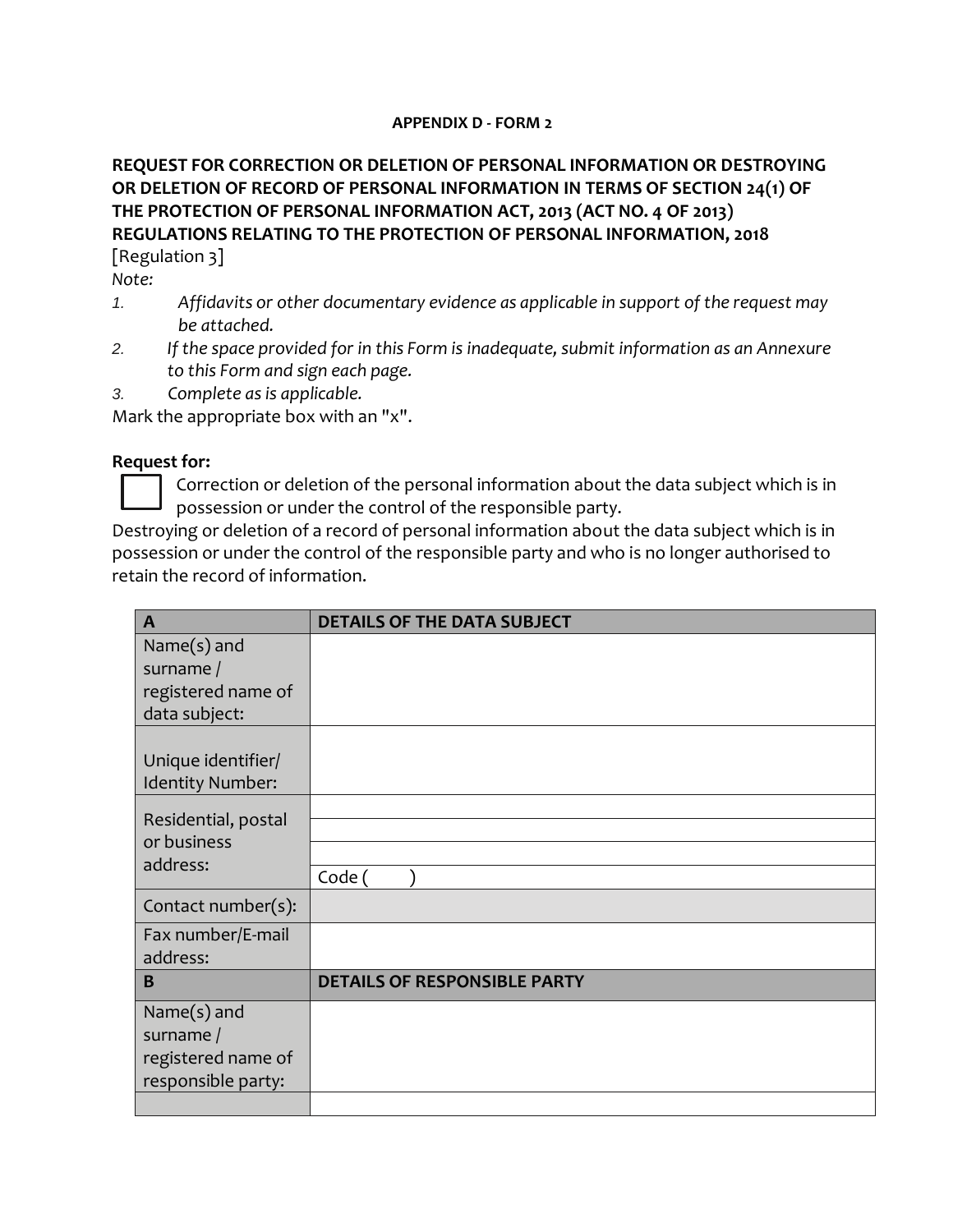| Residential, postal |                                                                           |
|---------------------|---------------------------------------------------------------------------|
| or business         |                                                                           |
| address:            | Code (                                                                    |
| Contact number(s):  |                                                                           |
| Fax number/ E-mail  |                                                                           |
| address:            |                                                                           |
| $\overline{C}$      | INFORMATION TO BE CORRECTED/DELETED/ DESTRUCTED/<br><b>DESTROYED</b>      |
|                     |                                                                           |
|                     |                                                                           |
|                     |                                                                           |
|                     |                                                                           |
|                     | <b>REASONS FOR *CORRECTION OR DELETION OF THE PERSONAL</b>                |
|                     | <b>INFORMATION ABOUT THE DATA SUBJECT IN TERMS OF SECTION</b><br>24(1)(a) |
|                     | WHICH IS IN POSSESSION OR UNDER THE CONTROL OF THE                        |
|                     | <b>RESPONSIBLE PARTY; and or</b>                                          |
| D                   | <b>REASONS FOR *DESTRUCTION OR DELETION OF A RECORD OF</b>                |
|                     | PERSONAL INFORMATION ABOUT THE DATA SUBJECT IN TERMS OF                   |
|                     | SECTION $24(1)(b)$                                                        |
|                     | WHICH THE RESPONSIBLE PARTY IS NO LONGER AUTHORISED TO                    |
|                     | <b>RETAIN.</b>                                                            |
|                     | (Please provide detailed reasons for the request)                         |
|                     |                                                                           |
|                     |                                                                           |
|                     |                                                                           |
|                     |                                                                           |
|                     |                                                                           |
|                     |                                                                           |
|                     |                                                                           |

Signed at .......................................... this ...................... day of ...........................20………...

........................................................................... *Signature of data subject/ designated person*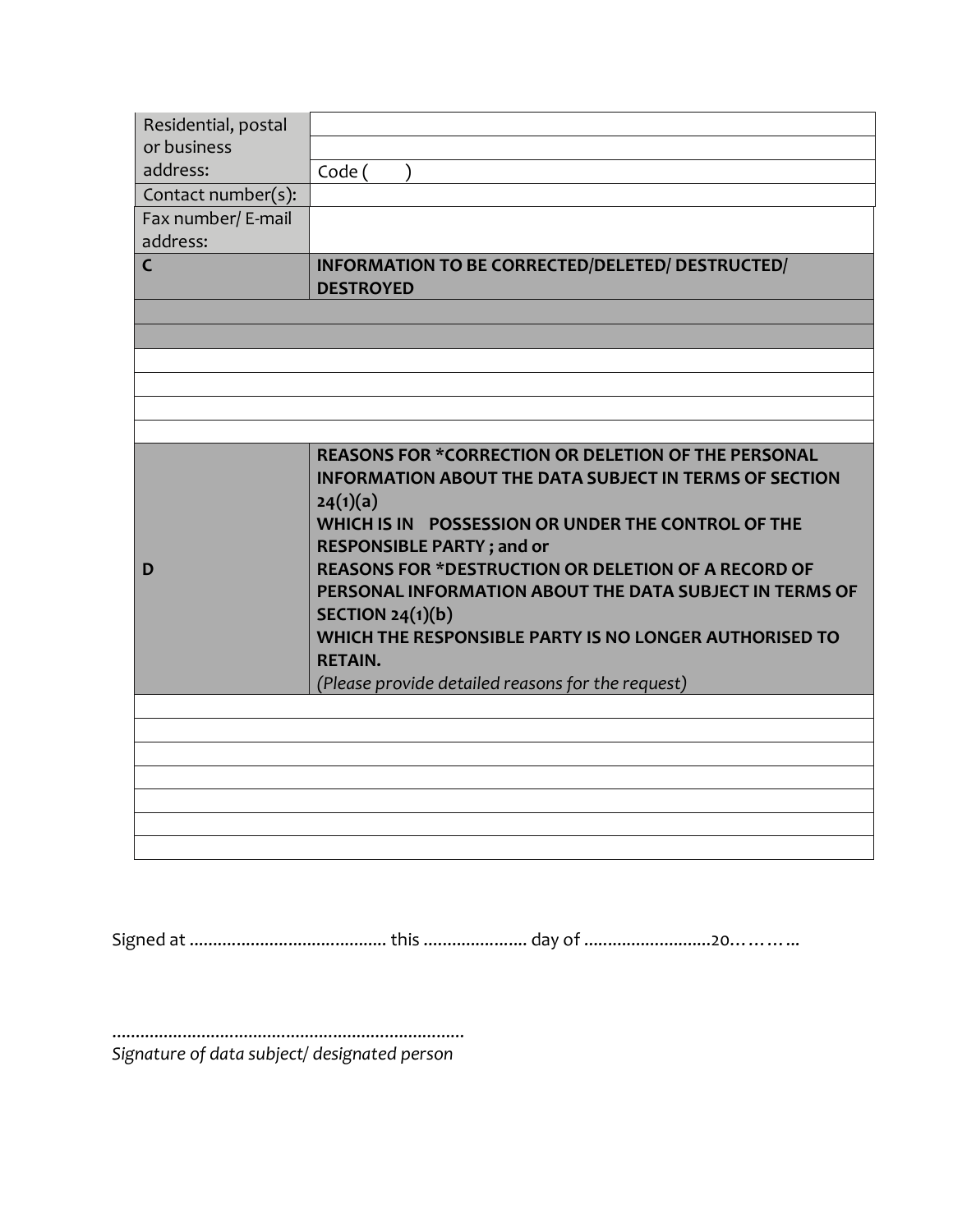## **DATA SUBJECT ACCESS REQUEST POLICY AND FORM**

### 18. **RECEIPT OF SUBJECT ACCESS REQUESTS**

- 18.1. A Subject Access Request may be received by RETROLEX CONSULTANCY in any of a number of different forms, including a telephone call, email or letter requesting access to personal information. Subject Access Requests generally tend to originate from current or past employees, job applicants, clients or third parties acting on their behalf (particularly where criminal or civil proceedings are involved).
- 18.2. In the first instance, it may not always be clear that a data subject is making a Subject Access Request. Therefore, it is important to be familiar with this policy to be able to identify a Subject Access Request.
- 18.3. If you receive what you believe to be a Subject Access Request in any form then it is important that you forward a copy of the request to the IO immediately, who will manage the Subject Access Request.
- 18.4. In the case of a telephone call, it is best practice to inform the data subject that his/her/its request for information must be made in writing and cannot be processed otherwise. You should also notify the IO that the phone call has taken place.
- 18.5. Once you have passed the request on to the IO and have received an acknowledgement that it has been received, responsibility for processing the Subject Access Request will be managed by the IO and individuals from the relevant department within RETROLEX CONSULTANCY (as applicable).

## 19. **TIME PERIOD FOR THE RESPONSE**

- 19.1. RETROLEX CONSULTANCY must respond to a valid Subject Access Request within a reasonable period but always within 30 days.
- 19.2. Where a Subject Access Request is missing any of its required elements, it is essential that a prompt request for the missing part(s) is sent back to the data subject asking for the missing elements.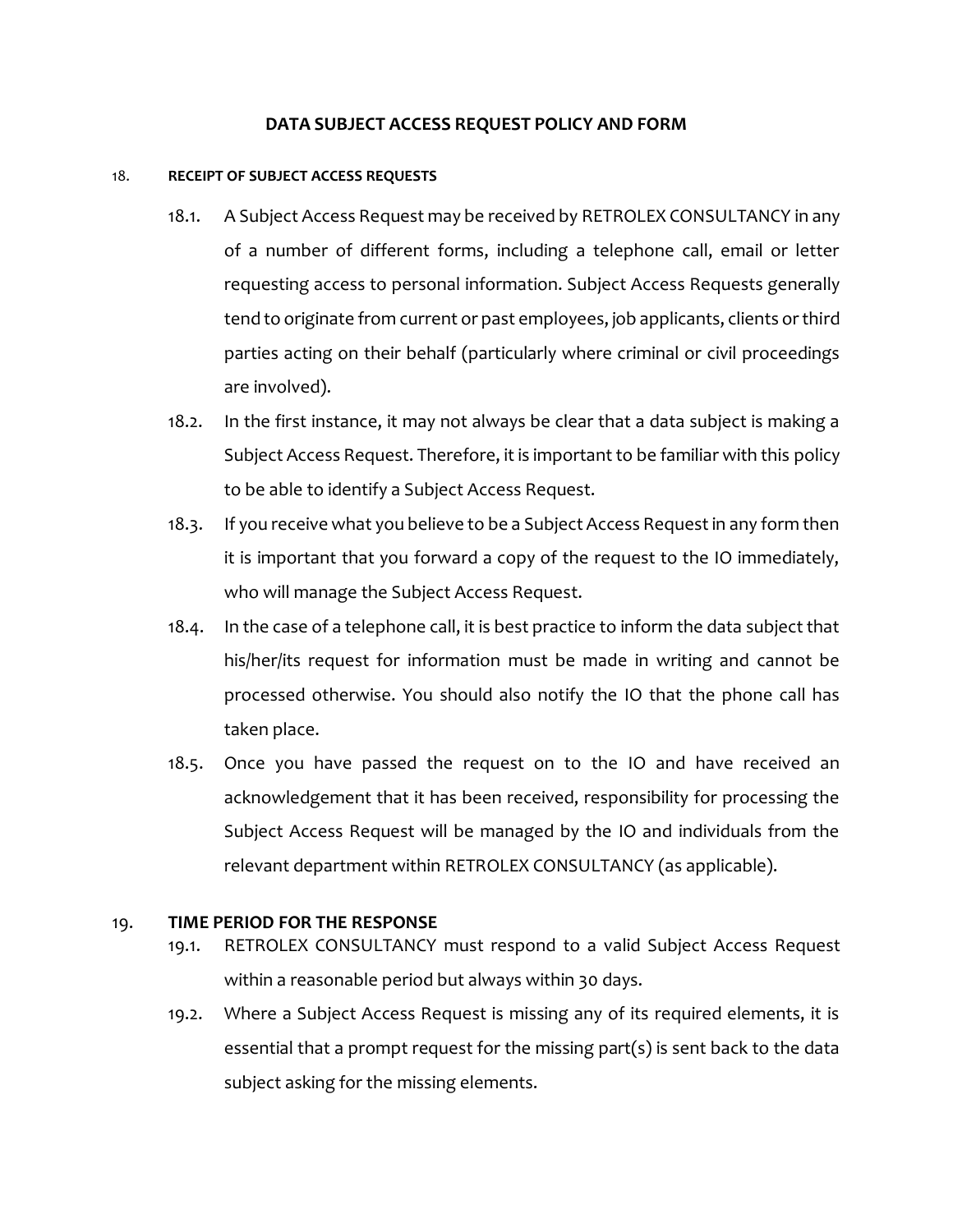19.3. Once all of the requirements set out above have been met and the request has become a valid Subject Access Request, the stated period for providing a formal response must be complied with.

## 20. **WHO IS ENTITLED TO MAKE A SUBJECT ACCESS REQUEST?**

- 20.1. Any data subject is entitled to make a Subject Access Request to RETROLEX CONSULTANCY. RETROLEX CONSULTANCY will typically receive Subject Access Requests:
	- 20.1.1. from its employees or former employees or job applicants;
	- 20.1.2. from an individual working for a supplier or a supplier;
	- 20.1.3. from a customer who is an individual or a customer; or
	- 20.1.4. from an individual that has used RETROLEX CONSULTANCY website.
- 20.2. These individuals and entities have a right to be informed by RETROLEX CONSULTANCY whether personal information about them is being processed. If personal information is being processed in almost any way by RETROLEX CONSULTANCY then the data subject is entitled to be given any of the following information:
	- 20.2.1. a description of the personal information held; and
	- 20.2.2. an indication of all the third parties or categories of third parties who have or have had of access to the information.

*Validity of a Subject Access Request*

- 20.3. It is necessary to confirm that the Subject Access Request is valid. The validity of a Subject Access Request will depend on the format and content of the Request. A valid Subject Access Request:
	- 20.3.1. is in writing to RETROLEX CONSULTANCY physical or postal address, fax number or e-mail address;
	- 20.3.2. provides sufficient information to allow the identification of the data subject in requesting the personal information and the information requested;
	- 20.3.3. indicates the form in which the information should be provided;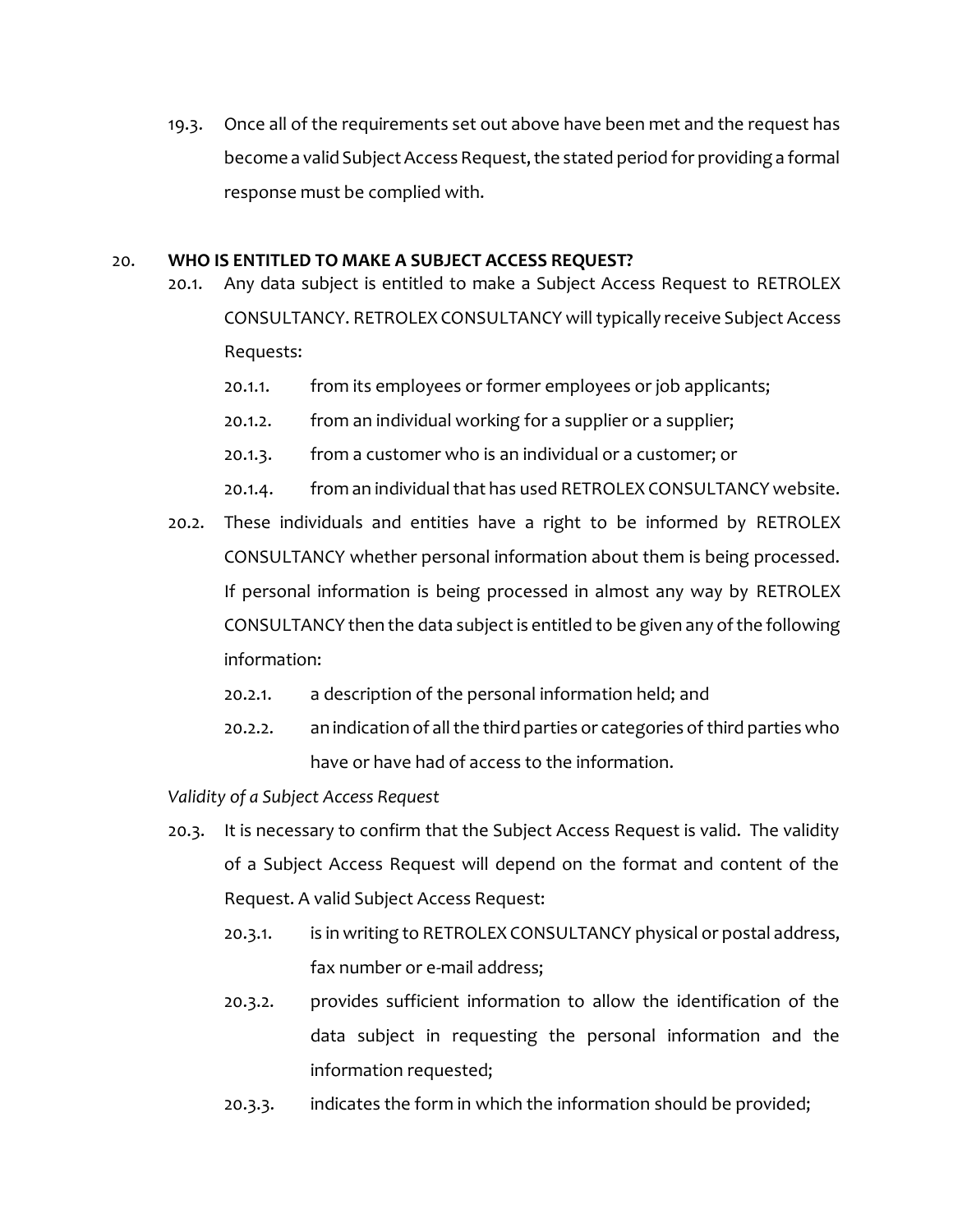- 20.3.4. specifies an address, fax number or email address of the data subject in South Africa; and
- 20.3.5. includes sufficient identification of the data subject to which the Subject Access Request relates.

# 21. **WHICH INFORMATION THAT IS FOUND IN THE SEARCH MUST BE DISCLOSED AND WHAT CAN RETROLEX CONSULTANCY REFUSE TO DISCLOSE?**

- 21.1. A Subject Access Request only entitles the data subject to access personal information about himself/herself. In general, personal information about an data subject is required to be disclosed if it identifies that data subject.
- 21.2. However there are important exemptions which may apply. These exemptions apply to very specific information and are complex in its interpretation. The IO will analyse the retrieved personal information and shall apply any relevant exemption.
- 21.3. Such exemptions are set out in our PAIA manual and may, for example, include information:
	- 21.3.1. That is subject to legal professional privilege; or
	- 21.3.2. That reveals the identity of a third party data subject.

# 22. **OTHER INFORMATION TO BE INCLUDED IN THE RESPONSE**

The data subject is also entitled to information about the third parties or categories of

third parties who have or have had access to his / her personal information.

*Retrolex Consultancy Physical Address: 107 Bokmakierie Road, Rooihuiskraal Centurion, 0149*

*Mosa Raju Holomo Cell: 082 997 2487 Email address: mosa@retrolex.co.za*